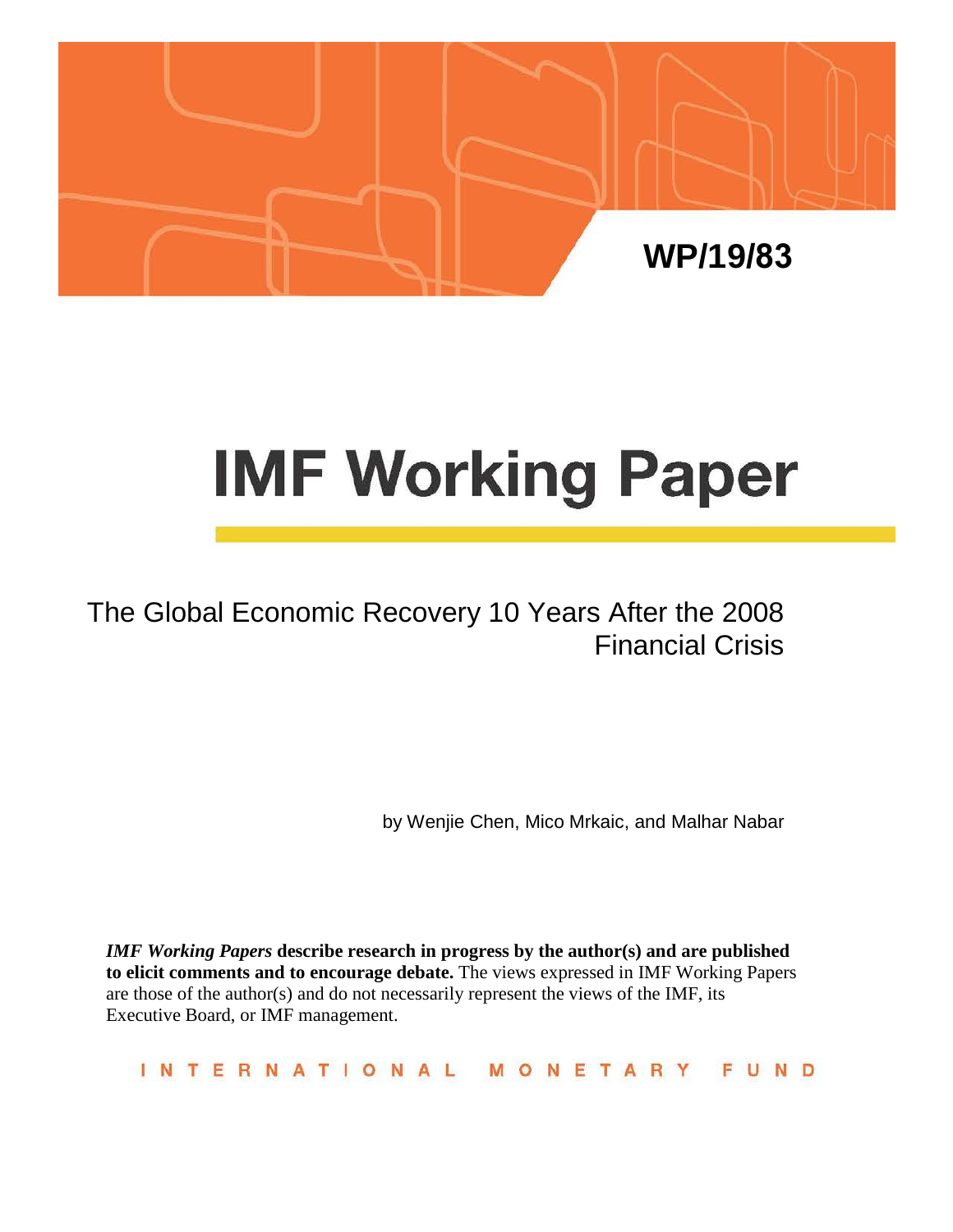Research Department

## **The Global Economic Recovery 10 Years After the 2008 Financial Crisis[1](#page-1-0)**

## **Prepared by Wenjie Chen, Mico Mrkaic, and Malhar Nabar**

Authorized for distribution by Oya Celasun

March 2019

*IMF Working Papers* **describe research in progress by the author(s) and are published to elicit comments and to encourage debate.** The views expressed in IMF Working Papers are those of the author(s) and do not necessarily represent the views of the IMF, its Executive Board, or IMF management.

## **Abstract**

This paper takes stock of the global economic recovery a decade after the 2008 financial crisis. Output losses after the crisis appear to be persistent, irrespective of whether a country suffered a banking crisis in 2007–08. Sluggish investment was a key channel through which these losses registered, accompanied by long-lasting capital and total factor productivity shortfalls relative to precrisis trends. Policy choices preceding the crisis and in its immediate aftermath influenced postcrisis variation in output. Underscoring the importance of macroprudential policies and effective supervision, countries with greater financial vulnerabilities in the precrisis years suffered larger output losses after the crisis. Countries with stronger precrisis fiscal positions and those with more flexible exchange rate regimes experienced smaller losses. Unprecedented and exceptional policy actions taken after the crisis helped mitigate countries' postcrisis output losses.

JEL Classification Numbers: E23, E32, E50, E60, E65

Keywords: Financial crisis, GDP trend, output deviations, employment deviations

Author's E-Mail Address: wchen@imf.org, [mmrkaic@imf.org,](mailto:mmrkaic@imf.org) mnabar@imf.org

<span id="page-1-0"></span><sup>&</sup>lt;sup>1</sup> We thank Pelin Berkmen, Odd Per Brekk, Oya Celasun, David Dollar, Petya Koeva Brooks, Ken Kang, Gian Maria Milesi-Ferretti, Maury Obstfeld, Changyong Rhee, Petia Topalova, and seminar participants at Australian National University, George Washington University, International Monetary Fund, Reserve Bank of Australia, Sydney, Monetary Authority of Singapore, and National University of Singapore for helpful comments and suggestions. Luisa Calixto, Rebecca Eyassu, Christopher Johns, and Yuan Zeng provided invaluable research and production assistance. All remaining errors are our own.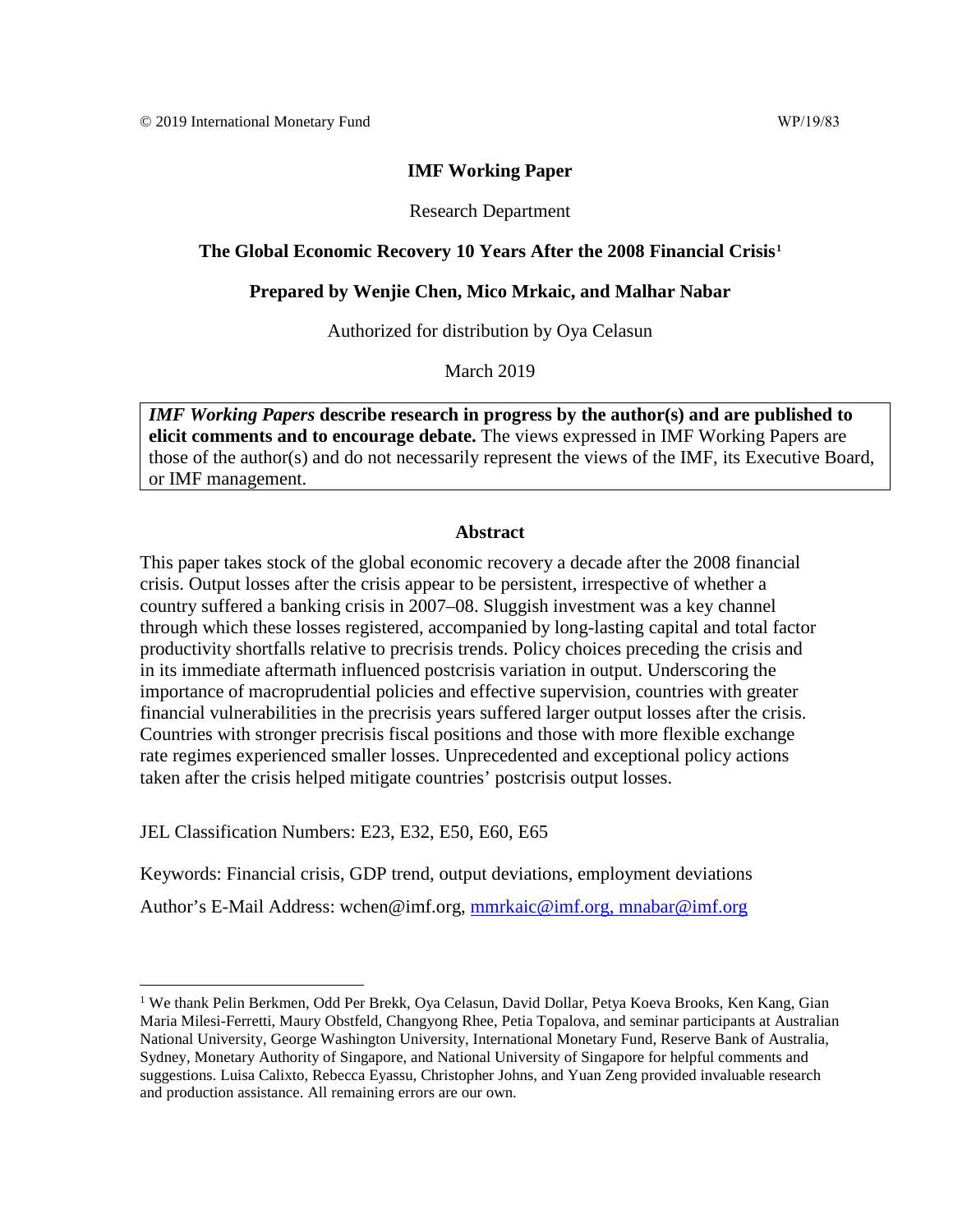| A. Quantifying Post-Crisis Deviations in Output from Pre-Crisis Trends<br>A. Proximate Causes- Sluggish Investment, Capital, and Total Factor Productivity Shortfalls<br>IV. VARIATION IN POSTCRISIS PERFORMANCE -- CORRELATES __________ 12<br>C. Macroeconomic Imbalances and Financial Factors _______________________________16<br>G. Extraordinary Actions Taken in the Aftermath of the Crisis____________________<br>A. Definition of Banking Crises<br>C. Additional Details of Regression Analysis on Probability of a Banking Crisis_______<br>1. Correlation of GDP Deviations between Periods _______________________________<br>4. Postcrisis Output Deviations from Precrisis Trends by Country Group, 2015-2017 ______9<br>10<br>5. Postcrisis Output per Worker Deviations from Precrisis Trend, 2015-17<br>10<br>6. Postcrisis Investment Deviations from precrisis TrendL Mean Trajectory _______<br>11<br>7. Postcrisis Capital Stock Deviationsfrom Precrisis Trend, 2015-17 _____________<br>8. Postcrisis Total Factor Productivity Deviations from Precrisis Trend, 2015-17 ______<br>11<br>9. Probability of Banking Crisis __<br>18<br>19<br>11. Impact on 2015-17 GDP Deviations from One Standard Deviation Increase in Drivers_22<br>Annex Figure 1. Estimates of Precrisis Trends for the United States<br>Annex Figure 2. Structural Break<br>Annex Figure 3. Distributions of GDP Deviations after Recessions ________________ |                                                                                        | $\overline{2}$ |
|---------------------------------------------------------------------------------------------------------------------------------------------------------------------------------------------------------------------------------------------------------------------------------------------------------------------------------------------------------------------------------------------------------------------------------------------------------------------------------------------------------------------------------------------------------------------------------------------------------------------------------------------------------------------------------------------------------------------------------------------------------------------------------------------------------------------------------------------------------------------------------------------------------------------------------------------------------------------------------------------------------------------------------------------------------------------------------------------------------------------------------------------------------------------------------------------------------------------------------------------------------------------------------------------------------------------------------------------------------------------------------------------------------------------------------------------------------------|----------------------------------------------------------------------------------------|----------------|
|                                                                                                                                                                                                                                                                                                                                                                                                                                                                                                                                                                                                                                                                                                                                                                                                                                                                                                                                                                                                                                                                                                                                                                                                                                                                                                                                                                                                                                                               |                                                                                        | 5              |
|                                                                                                                                                                                                                                                                                                                                                                                                                                                                                                                                                                                                                                                                                                                                                                                                                                                                                                                                                                                                                                                                                                                                                                                                                                                                                                                                                                                                                                                               |                                                                                        | 6              |
|                                                                                                                                                                                                                                                                                                                                                                                                                                                                                                                                                                                                                                                                                                                                                                                                                                                                                                                                                                                                                                                                                                                                                                                                                                                                                                                                                                                                                                                               |                                                                                        | 6              |
|                                                                                                                                                                                                                                                                                                                                                                                                                                                                                                                                                                                                                                                                                                                                                                                                                                                                                                                                                                                                                                                                                                                                                                                                                                                                                                                                                                                                                                                               | B. Persistent losses: output remains below pre-crisis trend in more than 60 percent of |                |
|                                                                                                                                                                                                                                                                                                                                                                                                                                                                                                                                                                                                                                                                                                                                                                                                                                                                                                                                                                                                                                                                                                                                                                                                                                                                                                                                                                                                                                                               | <b>III. CHANNELS</b>                                                                   | 9              |
|                                                                                                                                                                                                                                                                                                                                                                                                                                                                                                                                                                                                                                                                                                                                                                                                                                                                                                                                                                                                                                                                                                                                                                                                                                                                                                                                                                                                                                                               |                                                                                        | 9              |
|                                                                                                                                                                                                                                                                                                                                                                                                                                                                                                                                                                                                                                                                                                                                                                                                                                                                                                                                                                                                                                                                                                                                                                                                                                                                                                                                                                                                                                                               |                                                                                        |                |
|                                                                                                                                                                                                                                                                                                                                                                                                                                                                                                                                                                                                                                                                                                                                                                                                                                                                                                                                                                                                                                                                                                                                                                                                                                                                                                                                                                                                                                                               |                                                                                        | 12             |
|                                                                                                                                                                                                                                                                                                                                                                                                                                                                                                                                                                                                                                                                                                                                                                                                                                                                                                                                                                                                                                                                                                                                                                                                                                                                                                                                                                                                                                                               |                                                                                        |                |
|                                                                                                                                                                                                                                                                                                                                                                                                                                                                                                                                                                                                                                                                                                                                                                                                                                                                                                                                                                                                                                                                                                                                                                                                                                                                                                                                                                                                                                                               |                                                                                        |                |
|                                                                                                                                                                                                                                                                                                                                                                                                                                                                                                                                                                                                                                                                                                                                                                                                                                                                                                                                                                                                                                                                                                                                                                                                                                                                                                                                                                                                                                                               |                                                                                        |                |
|                                                                                                                                                                                                                                                                                                                                                                                                                                                                                                                                                                                                                                                                                                                                                                                                                                                                                                                                                                                                                                                                                                                                                                                                                                                                                                                                                                                                                                                               |                                                                                        |                |
|                                                                                                                                                                                                                                                                                                                                                                                                                                                                                                                                                                                                                                                                                                                                                                                                                                                                                                                                                                                                                                                                                                                                                                                                                                                                                                                                                                                                                                                               |                                                                                        |                |
|                                                                                                                                                                                                                                                                                                                                                                                                                                                                                                                                                                                                                                                                                                                                                                                                                                                                                                                                                                                                                                                                                                                                                                                                                                                                                                                                                                                                                                                               |                                                                                        | 19             |
|                                                                                                                                                                                                                                                                                                                                                                                                                                                                                                                                                                                                                                                                                                                                                                                                                                                                                                                                                                                                                                                                                                                                                                                                                                                                                                                                                                                                                                                               |                                                                                        | 22             |
|                                                                                                                                                                                                                                                                                                                                                                                                                                                                                                                                                                                                                                                                                                                                                                                                                                                                                                                                                                                                                                                                                                                                                                                                                                                                                                                                                                                                                                                               | VI. ANNEX: DEFINITIONS AND DATA CONSTRUCTION __________________                        | 24             |
|                                                                                                                                                                                                                                                                                                                                                                                                                                                                                                                                                                                                                                                                                                                                                                                                                                                                                                                                                                                                                                                                                                                                                                                                                                                                                                                                                                                                                                                               |                                                                                        | 24             |
|                                                                                                                                                                                                                                                                                                                                                                                                                                                                                                                                                                                                                                                                                                                                                                                                                                                                                                                                                                                                                                                                                                                                                                                                                                                                                                                                                                                                                                                               |                                                                                        |                |
|                                                                                                                                                                                                                                                                                                                                                                                                                                                                                                                                                                                                                                                                                                                                                                                                                                                                                                                                                                                                                                                                                                                                                                                                                                                                                                                                                                                                                                                               |                                                                                        | 27             |
|                                                                                                                                                                                                                                                                                                                                                                                                                                                                                                                                                                                                                                                                                                                                                                                                                                                                                                                                                                                                                                                                                                                                                                                                                                                                                                                                                                                                                                                               |                                                                                        | 29             |
|                                                                                                                                                                                                                                                                                                                                                                                                                                                                                                                                                                                                                                                                                                                                                                                                                                                                                                                                                                                                                                                                                                                                                                                                                                                                                                                                                                                                                                                               | <b>FIGURES</b>                                                                         |                |
|                                                                                                                                                                                                                                                                                                                                                                                                                                                                                                                                                                                                                                                                                                                                                                                                                                                                                                                                                                                                                                                                                                                                                                                                                                                                                                                                                                                                                                                               |                                                                                        |                |
|                                                                                                                                                                                                                                                                                                                                                                                                                                                                                                                                                                                                                                                                                                                                                                                                                                                                                                                                                                                                                                                                                                                                                                                                                                                                                                                                                                                                                                                               |                                                                                        |                |
|                                                                                                                                                                                                                                                                                                                                                                                                                                                                                                                                                                                                                                                                                                                                                                                                                                                                                                                                                                                                                                                                                                                                                                                                                                                                                                                                                                                                                                                               |                                                                                        |                |
|                                                                                                                                                                                                                                                                                                                                                                                                                                                                                                                                                                                                                                                                                                                                                                                                                                                                                                                                                                                                                                                                                                                                                                                                                                                                                                                                                                                                                                                               |                                                                                        |                |
|                                                                                                                                                                                                                                                                                                                                                                                                                                                                                                                                                                                                                                                                                                                                                                                                                                                                                                                                                                                                                                                                                                                                                                                                                                                                                                                                                                                                                                                               |                                                                                        |                |
|                                                                                                                                                                                                                                                                                                                                                                                                                                                                                                                                                                                                                                                                                                                                                                                                                                                                                                                                                                                                                                                                                                                                                                                                                                                                                                                                                                                                                                                               |                                                                                        |                |
|                                                                                                                                                                                                                                                                                                                                                                                                                                                                                                                                                                                                                                                                                                                                                                                                                                                                                                                                                                                                                                                                                                                                                                                                                                                                                                                                                                                                                                                               |                                                                                        |                |
|                                                                                                                                                                                                                                                                                                                                                                                                                                                                                                                                                                                                                                                                                                                                                                                                                                                                                                                                                                                                                                                                                                                                                                                                                                                                                                                                                                                                                                                               |                                                                                        |                |
|                                                                                                                                                                                                                                                                                                                                                                                                                                                                                                                                                                                                                                                                                                                                                                                                                                                                                                                                                                                                                                                                                                                                                                                                                                                                                                                                                                                                                                                               |                                                                                        |                |
|                                                                                                                                                                                                                                                                                                                                                                                                                                                                                                                                                                                                                                                                                                                                                                                                                                                                                                                                                                                                                                                                                                                                                                                                                                                                                                                                                                                                                                                               |                                                                                        |                |
|                                                                                                                                                                                                                                                                                                                                                                                                                                                                                                                                                                                                                                                                                                                                                                                                                                                                                                                                                                                                                                                                                                                                                                                                                                                                                                                                                                                                                                                               |                                                                                        | 25             |
|                                                                                                                                                                                                                                                                                                                                                                                                                                                                                                                                                                                                                                                                                                                                                                                                                                                                                                                                                                                                                                                                                                                                                                                                                                                                                                                                                                                                                                                               |                                                                                        | 25             |
|                                                                                                                                                                                                                                                                                                                                                                                                                                                                                                                                                                                                                                                                                                                                                                                                                                                                                                                                                                                                                                                                                                                                                                                                                                                                                                                                                                                                                                                               |                                                                                        | 26             |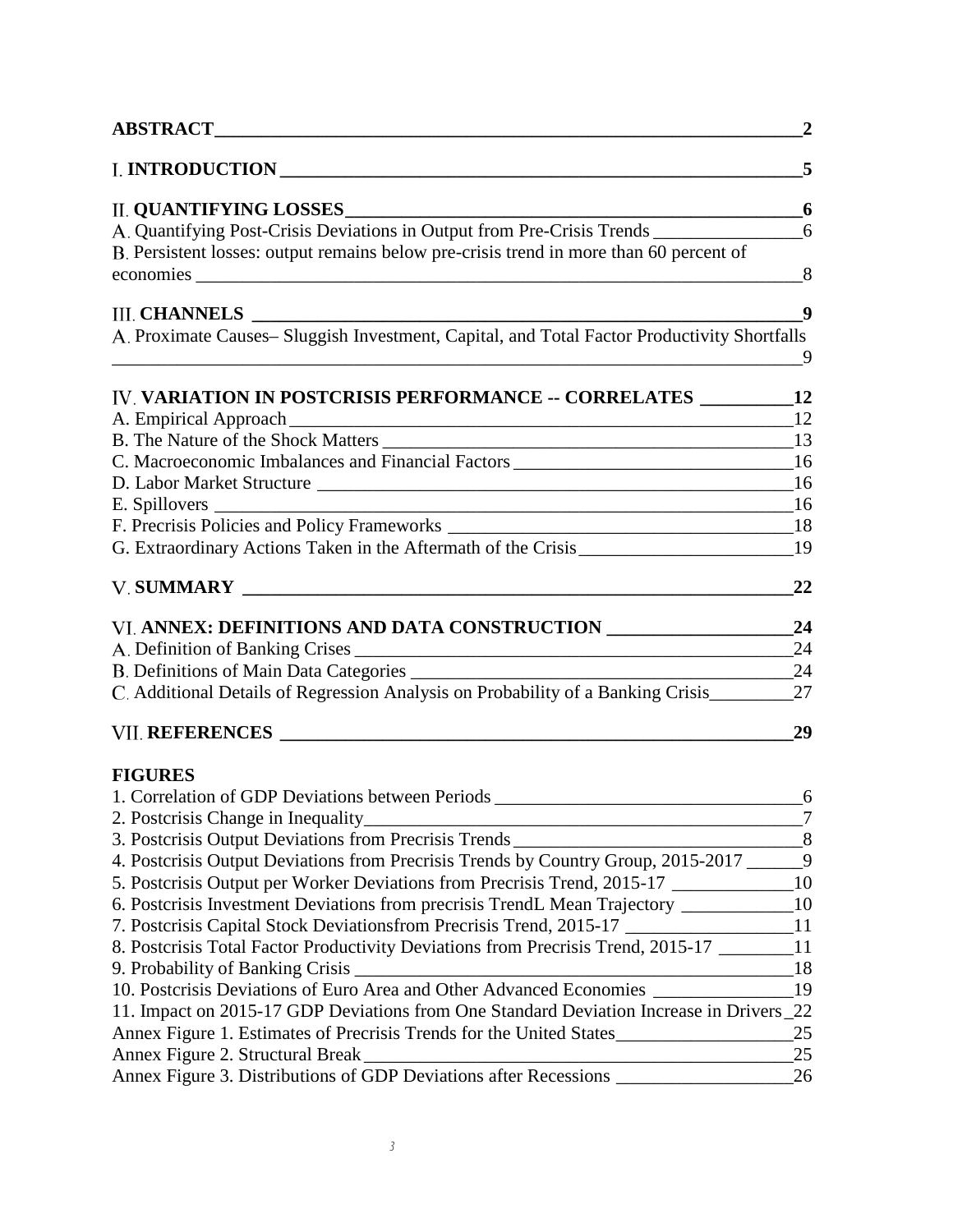## **TABLES**

| 1. Total Facor Productivity Deviations Account for Large Share of GDP per Worker         |    |
|------------------------------------------------------------------------------------------|----|
| Deviations_                                                                              | 12 |
| 2. Impact of Precrisis Conditions on 2011-13 GDP Deviations from Precrisis Trend         | 13 |
| 3. Impact on 2011-13 GDP Deviations from One Standard Deviation Increase in Drivers 14   |    |
| 4. Impact on 2011-13 Investment Deviations from One Standard Deviation Increase in       |    |
| Drivers<br><u> 1989 - Johann John Stein, fransk politik (d. 1989)</u>                    | 14 |
| 5. Impact on 2011-13 GDP Deviations from One Standard Deviation Increase in Drivers by   |    |
| Country Group                                                                            | 17 |
| 6. Financial Sector Support and Discretionary Fiscal Stimulus in Group of Twenty         |    |
| Economies                                                                                | 21 |
| 7. Impact on 2015-17 GDP Deviations from One Standard Deviation Increase in Drivers 21   |    |
|                                                                                          | 24 |
| Annex Table 2. Tests of Equality of Distributions of 2015-17 Deviations __________       | 27 |
| Annex Table 3. Probability of Banking Crisis and the Strength of Restrictions on banking |    |
|                                                                                          | 28 |
| Annex Table 4. Banking Crisis and Regulations: Probit Regression                         | 28 |
| <b>REFERENCES</b>                                                                        |    |
| References                                                                               | 29 |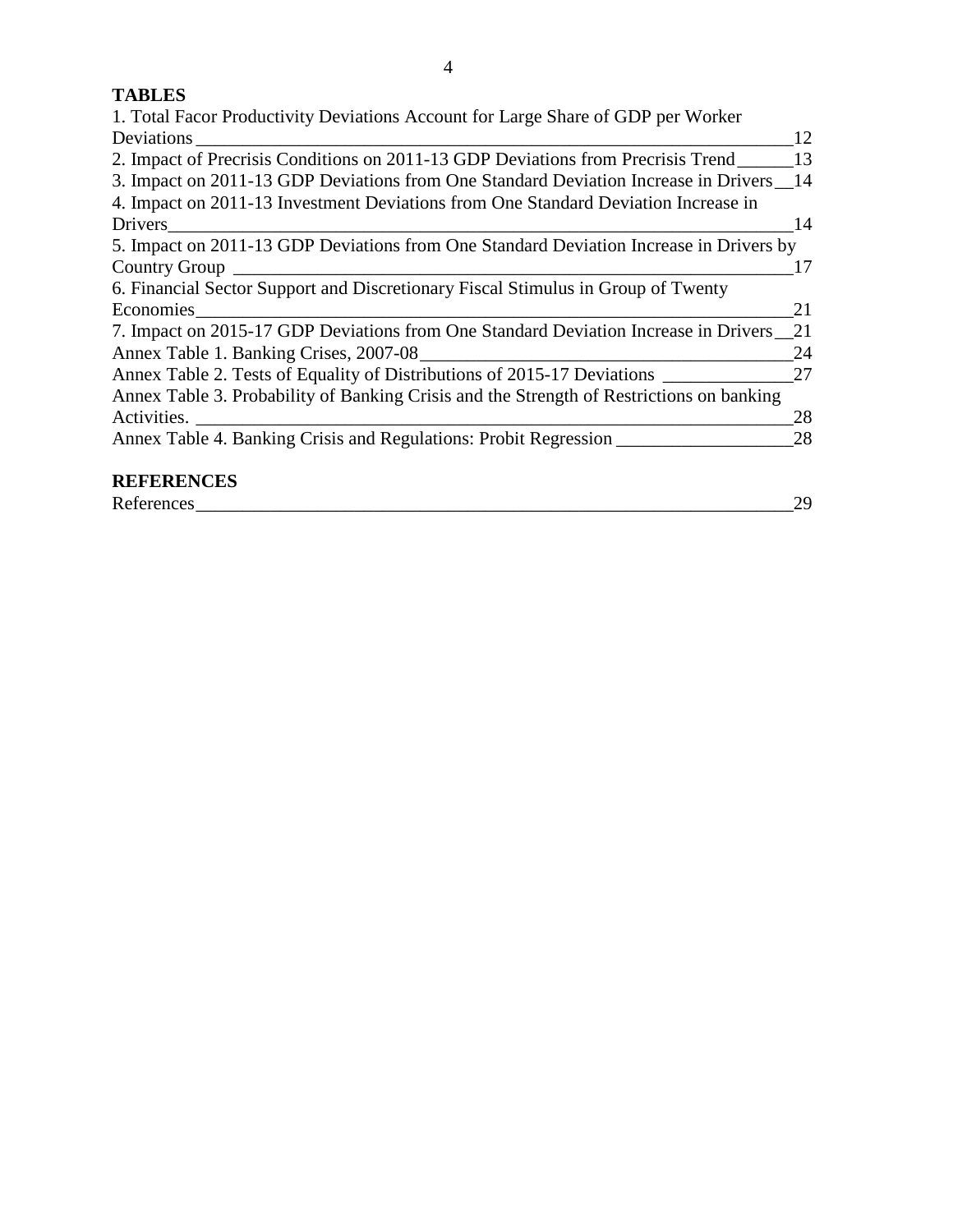#### **I. INTRODUCTION**

The 2008 financial crisis was the most severe shock to hit the global economy in more than 70 years. The most acute phase of the crisis followed the September 15, 2008 collapse of the investment bank Lehman Brothers. [2](#page-4-0) The post-Lehman scramble for liquidity and the ensuing panic—marked by distressed asset sales, deposit withdrawals from banks and money market funds, and the freezing of credit—triggered a collapse in cross-border trade and led to the worst global recession in seven decades. During the final quarter of 2008 and the first quarter of 2009, the downturn spread rapidly to countries that were initially not affected by the banking crisis.

Ten years later, the sequence of aftershocks and policy responses that followed the Lehman bankruptcy has led to a world economy in which the median general government debt-GDP ratio stands at 51 percent, up from 36 percent before the crisis; central bank balance sheets, particularly in advanced economies, are several multiples of the size they were before the crisis; and emerging market and developing economies now account for 60 percent of global GDP in purchasing-power-parity terms (compared with 44 percent in the decade before the crisis), reflecting in part a weak recovery in advanced economies.

Against this backdrop, this paper takes stock of the global recovery 10 years after the financial meltdown of 2008 and the policy lessons that can help prepare for the next downturn. Specifically, the paper addresses the following questions:

- Compared with precrisis trends, how did output evolve across countries in the aftermath of the crisis?
- How did the associated components—capital, labor inputs, total factor productivity advance after the crisis? What does this decomposition show about why it took a long time for output in many economies to return to its precrisis level?
- Even as the world economy experienced its worst slump in seven decades, postcrisis macroeconomic performance varied across countries. What accounts for this variation? Which policies and structural attributes helped limit the damage and facilitate recovery?

The paper uses a sample of 180 countries—covering advanced, emerging market, and lowincome developing economies—to quantify output losses, explore the precrisis correlates of postcrisis variation in output performance, and examine whether actions taken in the immediate aftermath of the crisis are associated with limiting output losses over the medium term (2015–17). Previous *World Economic Outlook* (WEO) analysis (October 2009)

 $\overline{a}$ 

<span id="page-4-0"></span><sup>2</sup> Identifying a precise starting point for the timeline—the "patient zero" of the epidemic—is difficult. This paper takes the April 2007 collapse of subprime mortgage lender New Century Financial as the first major distress sign following the mid-2006 turn in the US housing market. Key markers of financial stress over the subsequent 18 months include the suspension of redemptions from mortgage-related hedge funds associated with Bear Sterns (June 2007) and BNP Paribas (August 2007); the UK's first bank run since the 19th century, on Northern Rock (September 2007); the failure of mortgage lender Countrywide Financial (January 2008); JPMorgan's acquisition of Bear Sterns with US Federal Reserve support (March 2008); and the US government's takeover of mortgage giants Fannie Mae and Freddie Mac (September 2008).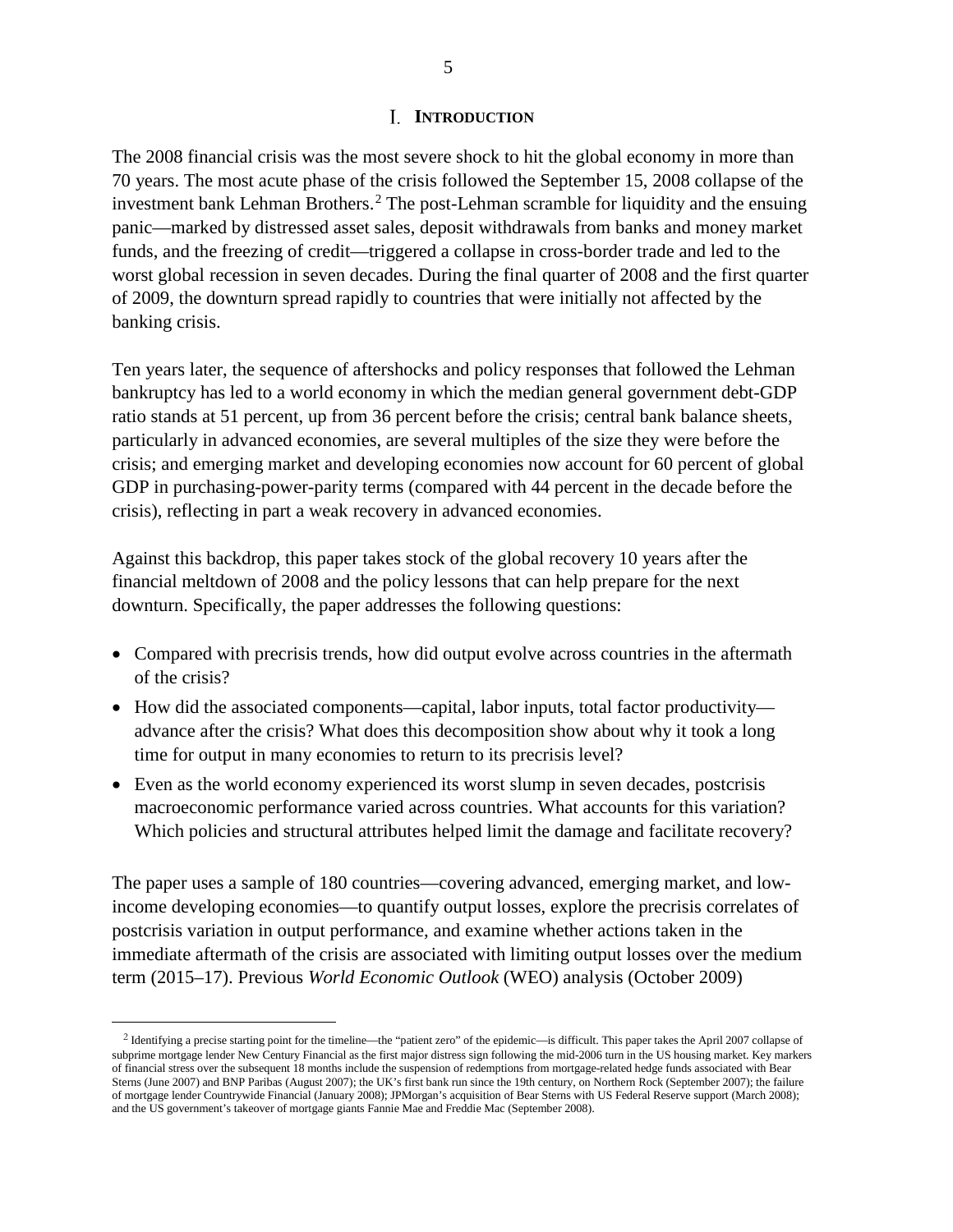examined output performance after an earlier set of financial crises during 1970–2002. The current paper builds on that by zeroing in on the aftermath of the 2008 crisis.

An important consideration when comparing pre- and postcrisis output patterns is the extent to which precrisis growth was fueled by excessive credit growth and unsustainable investment which had to be worked off. A related issue is whether structural change unrelated to the crisis may have affected trend growth over time in some countries (specifically, whether some countries experienced temporarily elevated potential growth rates before the crisis that subsequently reverted to long-run average). As discussed in the next section, the analysis attempts to adjust precrisis trends for the influence of factors such as credit growth that may affect the path of output beyond the influence of typical demand fluctuations. Even with this correction, for some countries, the output deviations from precrisis trends may still capture the effect of slow-moving structural changes in trend growth rates over time. Nonetheless, the paper's cross-country analysis—comparing countries that experienced banking crises in 2007–08 with those that did not, as well as across income levels—can help identify precrisis drivers of postcrisis output deviations.

The next section quantifies the losses in output and discusses the channels through which they occurred. The subsequent section examines the policy and structural attributes that in part account for variation in postcrisis output.

#### **QUANTIFYING LOSSES**

#### **Quantifying Post-Crisis Deviations in Output from Pre-Crisis Trends**

Following the global financial meltdown in late 2008, 91 economies representing two-thirds of global GDP in purchasing-power-parity terms experienced a decline in output in 2009. By way of comparison, during the 1982 global recession 48 economies accounting for 46 percent of world GDP registered output declines compared with the previous year.

To get a sense of the long-lasting changes in output after the 2008 crisis, this paper measures postcrisis deviations of output from the level that would have prevailed had output followed its pre-2009 trend growth rate (Ball 2014). Source: IMF staff calculations

**Figure 1 Correlation of GDP Deviations between Periods** *(Percent)*



Note: GDP deviations are average percent deviations from precrisis trend.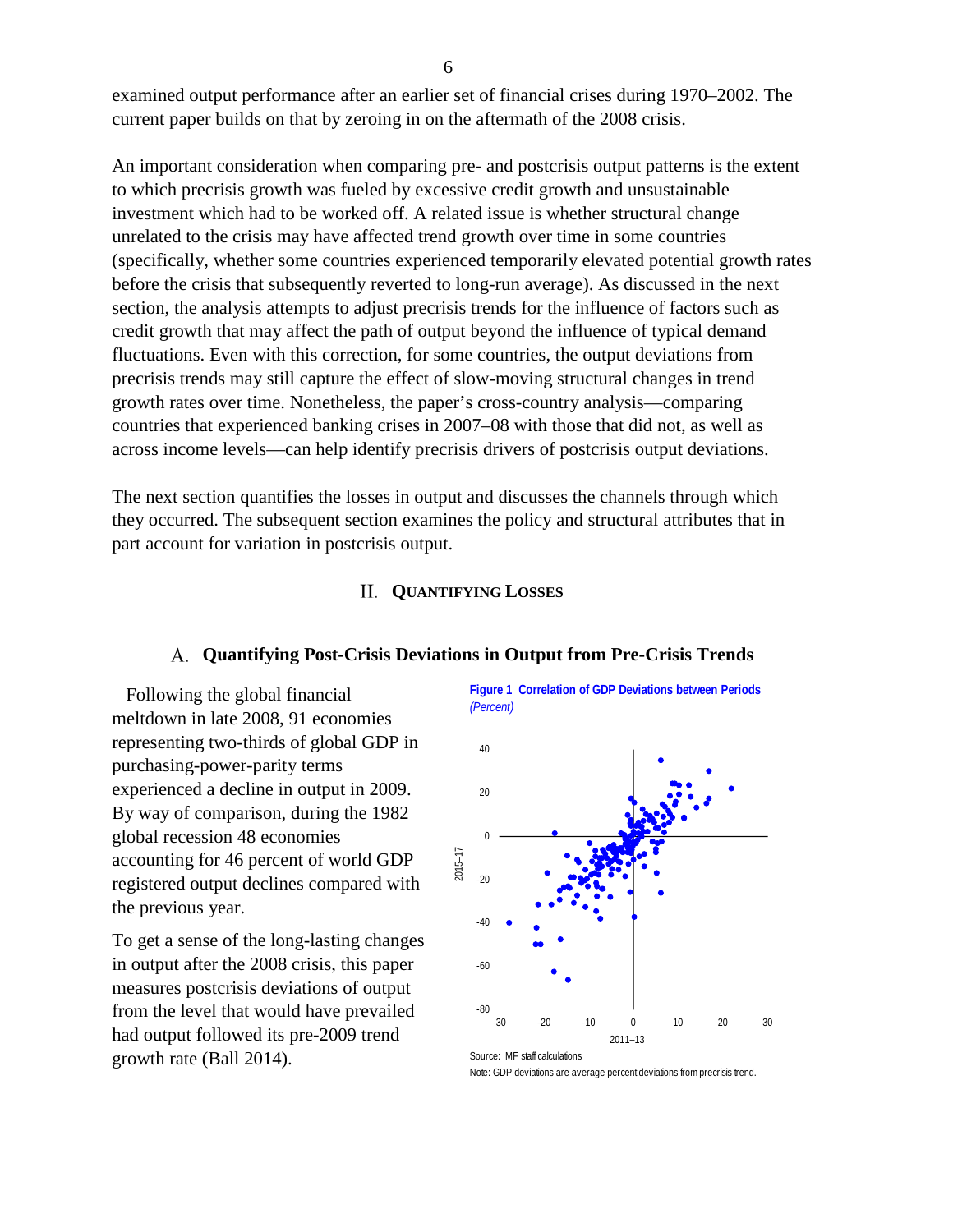7

Considering that generally accommodative financial conditions likely contributed to unsustainable growth in many countries prior to 2008, it is important to adjust for these influences when estimating an underlying trend path for output as the benchmark for comparison. Nevertheless, despite this adjustment, in some cases the measured output deviations may include country-specific changes in trend growth rates that are unrelated to the crisis. Consider the world's two largest economies, for example. In the United States, a slowdown in total productivity growth that predates the 2008 crisis has contributed to lower potential growth over time (Fernald 2015; Adler and others 2017). China's economy has experienced major structural shifts that span the 2008 crisis and an associated transition to slower, albeit still-robust, growth—an illustration of a more general phenomenon of changes in trend growth rates documented by Pritchett



ranges from 0 to 100. The change in Gini coefficient is calculated as the difference between the averages during 2005–08 and 2014–15. Movement from left to right on the x-axis indicates less negative/more positive average deviations from precrisis trend in 2011-13.

and Summers (2013). Given these developments (and possibly similar underlying shifts over this period in trend growth rates in other countries), comparisons of current global GDP with precrisis outcomes have to be careful to avoid attributing all of the observed changes to the 2008 crisis.

The post-2008 output deviations exhibit strong persistence over time (Figure 1).<sup>[3](#page-6-0)</sup> A second, noteworthy aspect is that economies with larger output and employment losses in the initial aftermath of the crisis registered greater increases in income inequality compared with their precrisis average (Figure 2).[4](#page-6-1) These developments help shed light on the lingering sense of subpar economic performance in many economies and concerns about a "new mediocre"

<span id="page-6-0"></span><sup>&</sup>lt;sup>3</sup> The correlation coefficient between GDP deviations for 2011–13 and 2015–17 is about 0.90. As shown in Annex Figure 3, the output deviations close to a decade after the 2008 crisis are more skewed toward losses than those registered at a similar interval after the 1982 global recession.

<span id="page-6-1"></span><sup>4</sup> Employment losses are measured as the gap between the number of employed workers and the number consistent with employment growing at the same rate during the postcrisis period as the economically active cohort between the ages of 15 and 65 (Schanzenbach and others 2017; see Annex).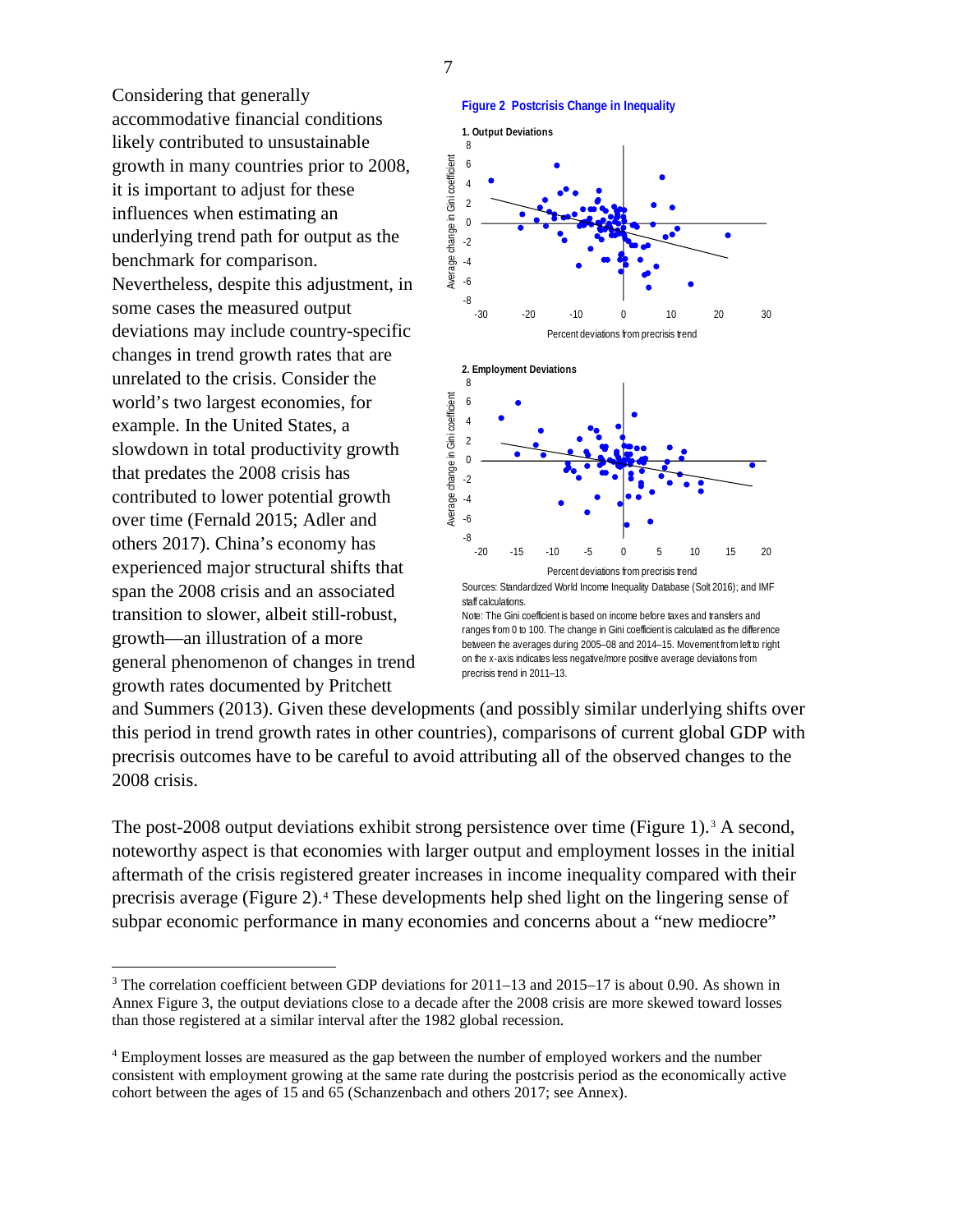(Lagarde 2014, 2016). They may also hold clues to the disenchantment with existing institutions and establishment political parties, and the growing appeal of protectionism (Lipton 2018).

## **Persistent losses: output remains below pre-crisis trend in more than 60 percent of economies**

The deviations from pre-2009 trends are estimated for two broad samples of economies: those that experienced banking crises in 2007–08 (as defined in Laeven and Valencia 2013) and all other economies.[5](#page-7-0) According to the Laeven-Valencia definition, there were banking crises in 24 countries during 2007–08, 18 of those in advanced economies (see Annex for the list). Figure 3 summarizes the distribution of postcrisis output deviations from precrisis trends when deviations are averaged over 2015–17.

Among the 24 economies in the banking crisis group, about 85 percent still show negative deviations from the pre-2009 trend a decade after the 2008 meltdown. In light of earlier evidence (see for example Abiad and others 2009; Chapter 4 of the April 2009 WEO; Blanchard, Cerutti, and Summers 2015), it is not surprising that economies in the banking crisis group suffered persistent losses **Figure 3 Postcrisis Output Deviations from Precrisis Trend, 2015–17**  *(Kernel density)*



Note: Distribution of average percent deviations from precrisis trend, 2015-17. See Annex Table 1 for banking crises country list.

thereafter. As Blanchard, Cerutti, and Summers (2015) show, recessions associated with financial crises are more likely to lead to persistent shortfalls in output relative to precrisis trends. Less credit intermediation—from a combination of supply and demand factors—is a significant channel (Bernanke 2018). On the supply side, impaired financial systems cannot intermediate credit to the same extent as before the crash, and postcrisis regulatory tightening can also affect loan origination. In parallel with the supply disruptions, several factors may have held back credit demand. These include weak growth expectations, impaired corporate and household balance sheets weighing on collateral quality, and an imperative to rebuild net wealth.

<span id="page-7-0"></span> $5$ The Laeven-Valencia (2013) definition of a banking crisis is based on two criteria: significant financial distress (including bank runs and liquidations) and significant government intervention in the banking system (including recapitalization, liability guarantees, and nationalization).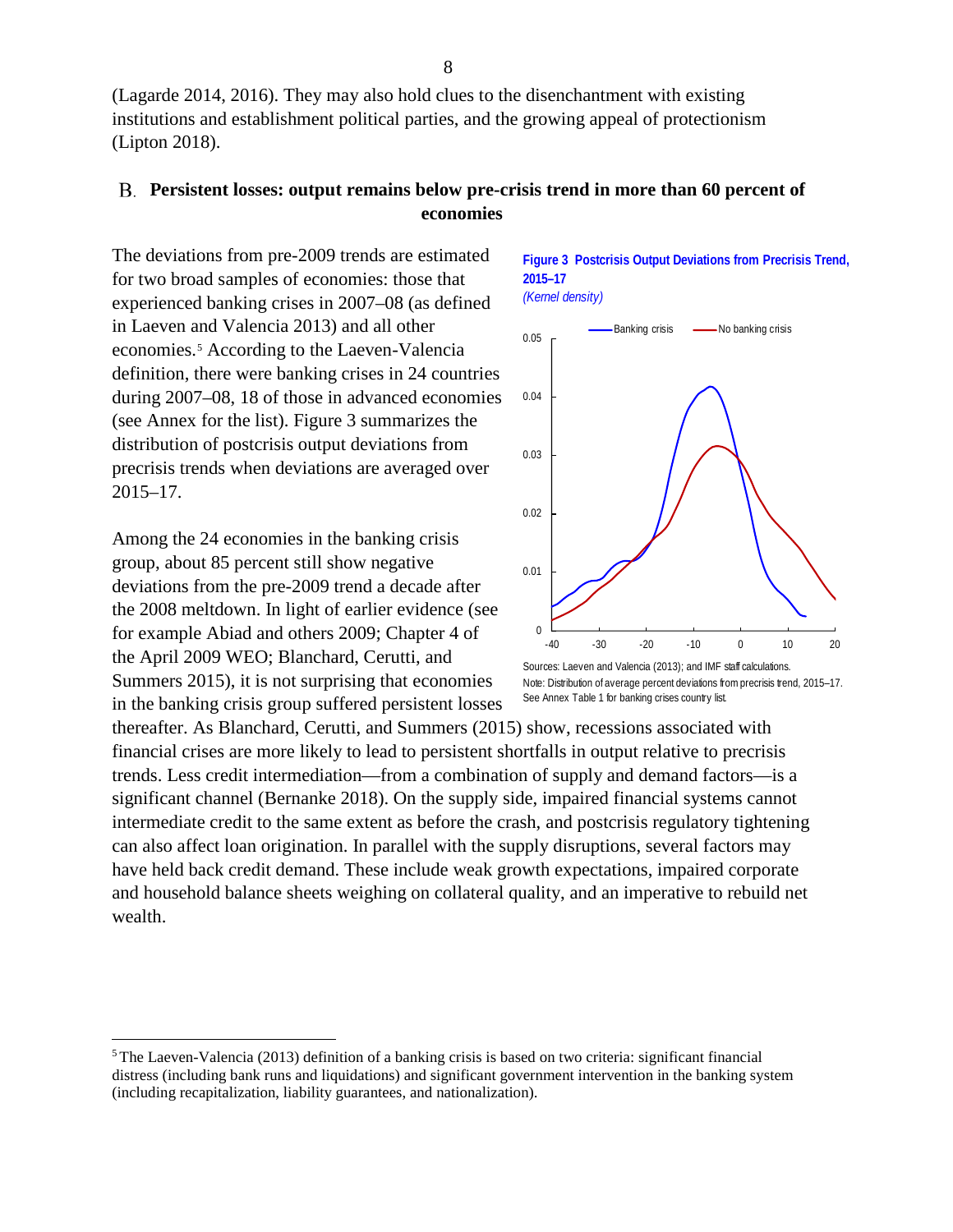However, Figure 3 shows the persistence of output losses relative to precrisis trends for several economies, not just those that suffered a banking crisis in 2007–08 (consistent with Cerra and Saxena 2017 and Aslam and others, forthcoming, who find persistent losses associated with most recessions, not just those associated with financial crises). In this group, output remains below precrisis trends in about 60 percent of economies. A possible channel discussed later in the paper—that affected this group is weaker external demand from trading partners that did suffer banking crises, which contributed to lower investment and associated capital shortfalls (also see Candelon and others, 2018).





Note: Distribution of average percent deviations from precrisis trend, 2015–17. AEs = advanced economies; EMs = emerging markets; LIDC = low-income developing country.

Grouping the sample by advanced economies, emerging markets, and low-

income developing countries shows that output deviations tend to be large across all groups (Figure 4). Output deviations are relatively more balanced across gains and losses for noncommodity-exporting (diversified) low-income developing countries and emerging market economies than for the other two groups. More generally, the greater variability in output deviations across emerging markets and low-income developing countries compared with advanced economies may reflect the variety of forces acting on their growth processes, including commodity price developments, export links to China, and receipt of outward investment from China (see also Aslam and others, forthcoming).

## **CHANNELS**

## **Proximate Causes– Sluggish Investment, Capital, and Total Factor Productivity Shortfalls**

The persistence of output deviations suggests supply-side shifts in the factors of production. As shown in Figure 5, deviations in output per worker trace similar patterns to deviations in aggregate output, indicating that changes in labor input cannot account for the bulk of the observed output deviations. Most countries in the banking crisis group experienced negative deviations in labor productivity, with few countries situated to the right of vertical axis. The distribution of deviations in the non-crisis group, while still centered below zero, is considerably more symmetric with a higher mean.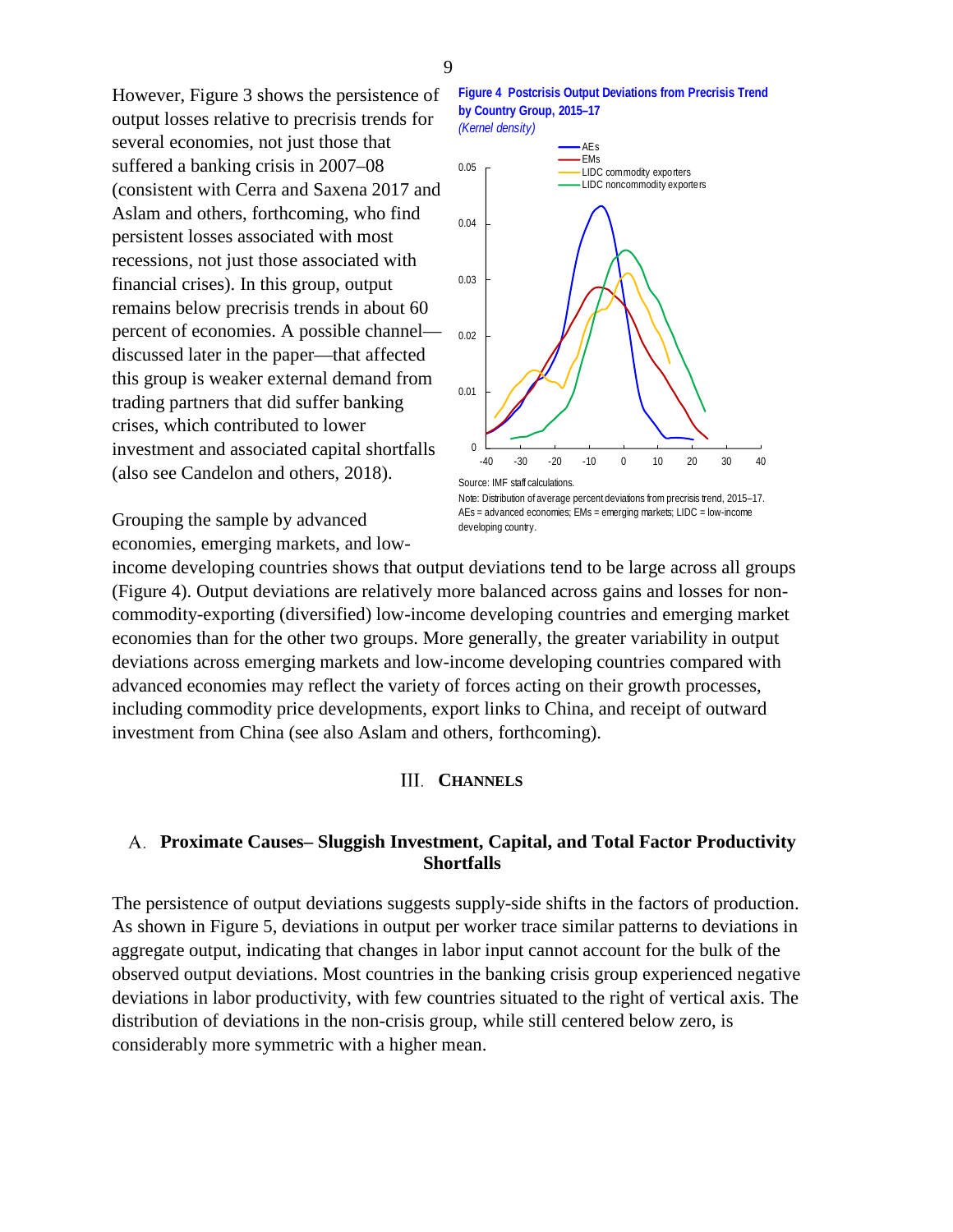The similarity with the aggregate output deviations discussed earlier suggests shifts in other factors of production associated, for instance, with weaker aggregate investment, as previously documented in Chapter 4 of the April 2015 WEO.[6](#page-9-0)

Investment shortfalls may have resulted from a lack of access to credit after the crisis or from weak expectations of future growth and profitability (the latter view reprises the 1930s notion of secular stagnation—see Summers 2016 for a discussion; see also Kozlowski, Veldkamp and Venkateswaran 2018). A similar calculation for output, as described earlier in this paper, suggests shortfalls in investment relative to precrisis trends. Figure 6 shows the average of deviations relative to precrisis trends across all economies. By 2017, on average, investment was about 25 percent below precrisis trend.

Two important consequences of sluggish investment, which may hold clues to why the recovery appears to have been so slow, are shortfalls in the capital stock and, to the extent technology is embedded in machinery, slower technology adoption. A useful way to see this is to decompose the deviations in output per worker from precrisis trends into deviations in capital stock per worker and residual total factor productivity (TFP) deviations. A caveat here is that even though TFP in principle reflects both technology and the efficiency of combining inputs, in practice, it also reflects measurement error in the factors of production and changes in capacity utilization. Evidence from standard growth





Sources: Laeven and Valencia (2013); and IMF staff calculations. **Figure 6 Postcrisis Investment Deviations from Precrisis See Annex Trajectory Trend: Mean Trajectory** 

*(Percent)*



<span id="page-9-0"></span> <sup>6</sup> An important exception is China. Its investment share of GDP rose from below 40 percent in precrisis years to almost 50 percent after the crisis, driven by credit-fueled expansion of infrastructure, residential and commercial real estate, and corporate capital expenditure.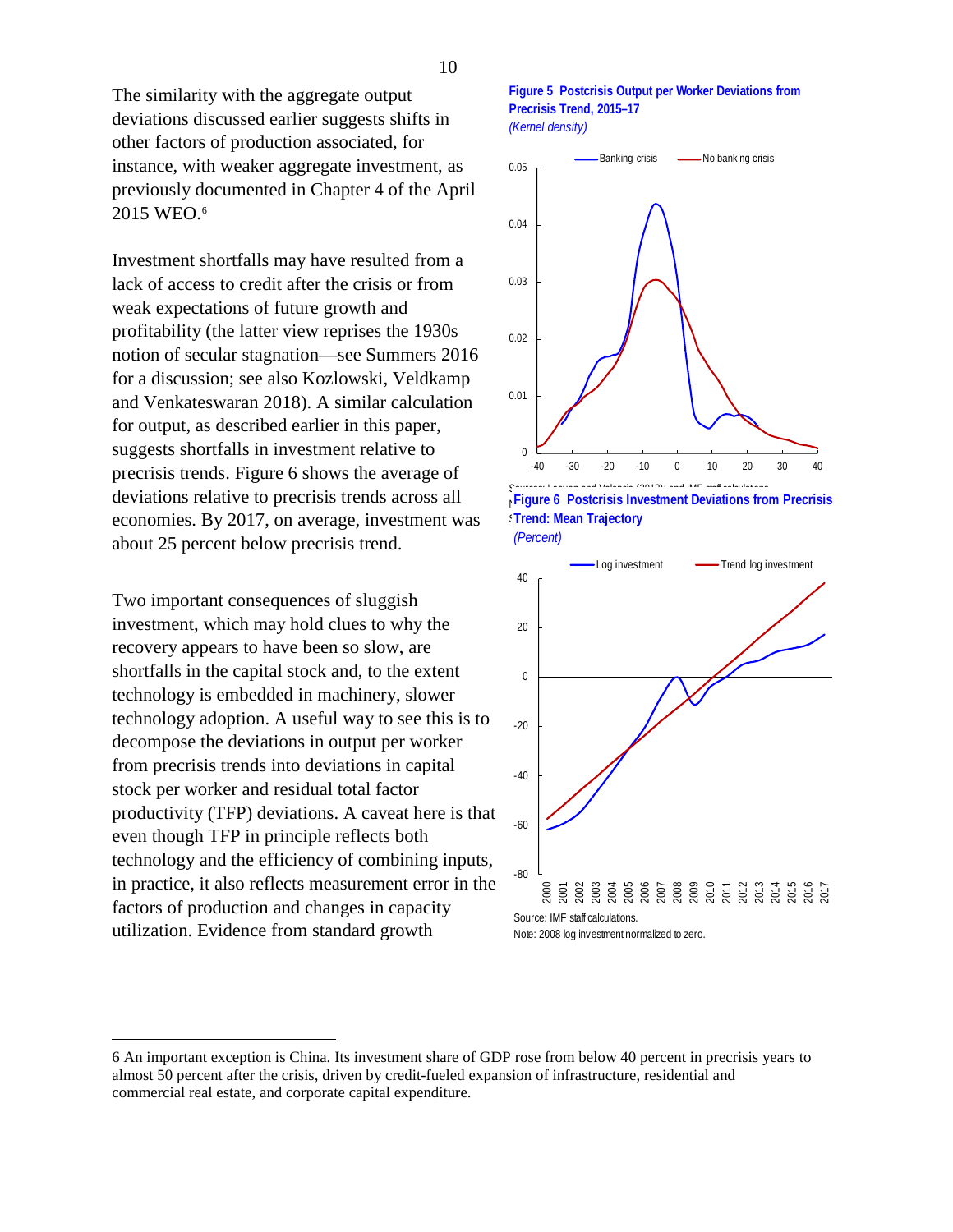**Figure 7 Postcrisis Capital Stock Deviations from Precrisis Trend, 2015–17**  *(Kernel density)*



Sources: Laeven and Valencia (2013); and IMF staff calculations. Note: Distribution of average percent deviations from precrisis trend, 2015–17. See Annex Table 1 for banking crises country list.





Note: Distribution of average percent deviations from precrisis trend, 2015–17. See Annex Table 1 for banking crises country list.

accounting techniques suggests there are large capital shortfalls relative to precrisis trends (Figure 7). Close to 80 percent of economies that suffered a banking crisis in 2007–08 experienced shortfalls in capital relative to precrisis trends. Among economies without a banking crisis in 2007–08, capital stocks of about 65 percent appear to be lower than they would be if capital accumulation had followed the extrapolated precrisis trend path.[7](#page-10-0) As discussed in Chapter 2 of the October 2018 WEO, at the sectoral level these capital shortfalls are widespread, extending beyond the construction sector, which underwent a needed correction after the precrisis boom.

A second possible consequence of sluggish investment is slow technology adoption—to the extent that new technologies are embodied in equipment. The growth accounting approach attributes a significant role to the residual (TFP) component of deviations from precrisis trend in output per worker once the influence of deviations in capital per worker is taken into account (Figure 8). These estimated TFP deviations from precrisis trends are consistent with evidence of widespread postcrisis deceleration in TFP growth discussed in Adler and others (2017). As reported in Table 1, the median share of output per worker deviation accounted for by TFP deviation is close to 80 percent for both groups of economies. While the evidence points to the importance of TFP deviations in accounting for output per worker deviations, the cross-country data do not permit a further separation of TFP deviations into those due to

<span id="page-10-0"></span><sup>&</sup>lt;sup>7</sup> The Annex shows that the distributions of capital stock deviations are not distinguishable across the two groups in a statistical sense, while those of output and total factor productivity are.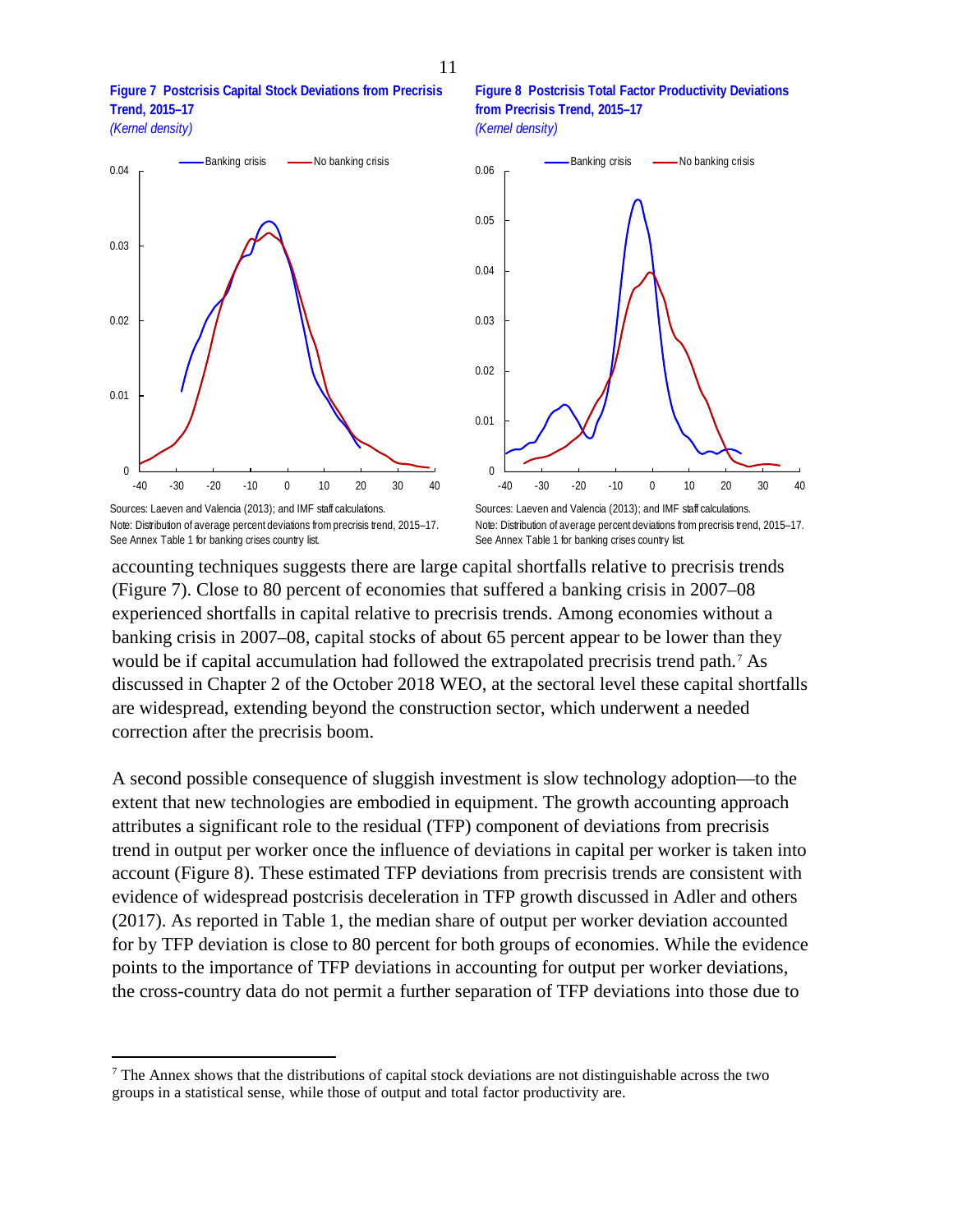sluggish investment from those related to worsening efficiency or other factors unrelated to investment.

| <b>Table 1</b> Total Factor Troubotting Bothanono Roccant for a Early Chart of CBT por       |      |  |  |  |  |  |  |
|----------------------------------------------------------------------------------------------|------|--|--|--|--|--|--|
| <b>Worker Deviations</b>                                                                     |      |  |  |  |  |  |  |
| (Percent)                                                                                    |      |  |  |  |  |  |  |
| Median Share of GDP Deviation Accounted for by Deviation in GDP per Worker, 2015-17          |      |  |  |  |  |  |  |
| Countries without banking crisis in 2007-08<br>70.4                                          |      |  |  |  |  |  |  |
| 2007-08 banking crisis countries                                                             | 80.5 |  |  |  |  |  |  |
|                                                                                              |      |  |  |  |  |  |  |
| Median Share of GDP per Worker Deviation Accounted for by Total Factor Productivity, 2015–17 |      |  |  |  |  |  |  |
| Countries without banking crisis in 2007-08                                                  | 79.3 |  |  |  |  |  |  |
| 2007-08 banking crisis countries                                                             | 78.2 |  |  |  |  |  |  |

**Table 1 Total Factor Productivity Deviations Account for a Large Share of GDP per** 

Source: IMF staff calculations.

#### **Variation in Postcrisis Performance -- Correlates**

As discussed in the preceding section, a large number of economies registered output losses relative to precrisis trends, but the postcrisis experience varied by individual country. In part, this variation may reflect differences in the nature of the shock at the level of individual countries. Some suffered severe banking crises as part of the global financial panic, while others were affected mostly through their trade and financial links to the first set of countries. But initial conditions in the buildup to the meltdown of 2008, policy choices in the immediate aftermath of the crisis, and structural aspects may have also helped shape postcrisis variation in output performance—in the first instance, by influencing countries' vulnerability to the disruptive forces the financial meltdown of 2008 unleashed, and subsequently by affecting the damage they experienced and their ability to recover. Identifying why economies' responses differed can provide important lessons for the most effective policy responses. The exercise can also help shed light on actions that may help limit damage and facilitate recovery in future downturns.

#### **A. Empirical Approach**

The previous section noted the persistence of output losses, with a strong correlation between GDP deviations for 2011–13 and 2015–17. Understanding the sources of variation in output performance during 2011–13 can therefore provide insight into output patterns observed during 2015–17.

The empirical approach estimates cross-sectional regressions similar to those of other papers that have examined various aspects of cross-country variation in the impact of the global financial crisis (Claessens and others 2010; Lane and Milesi-Ferretti 2010, 2014; Blanchard, Faruqee, and Das 2010; Giannone, Lenza, and Reichlin 2011; Berkmen and others 2012; Tsangarides 2012; Cerra, Panizza, and Saxena 2013). The baseline OLS specification

$$
\Delta y_i = \alpha + \beta * controls_i + \varepsilon_i
$$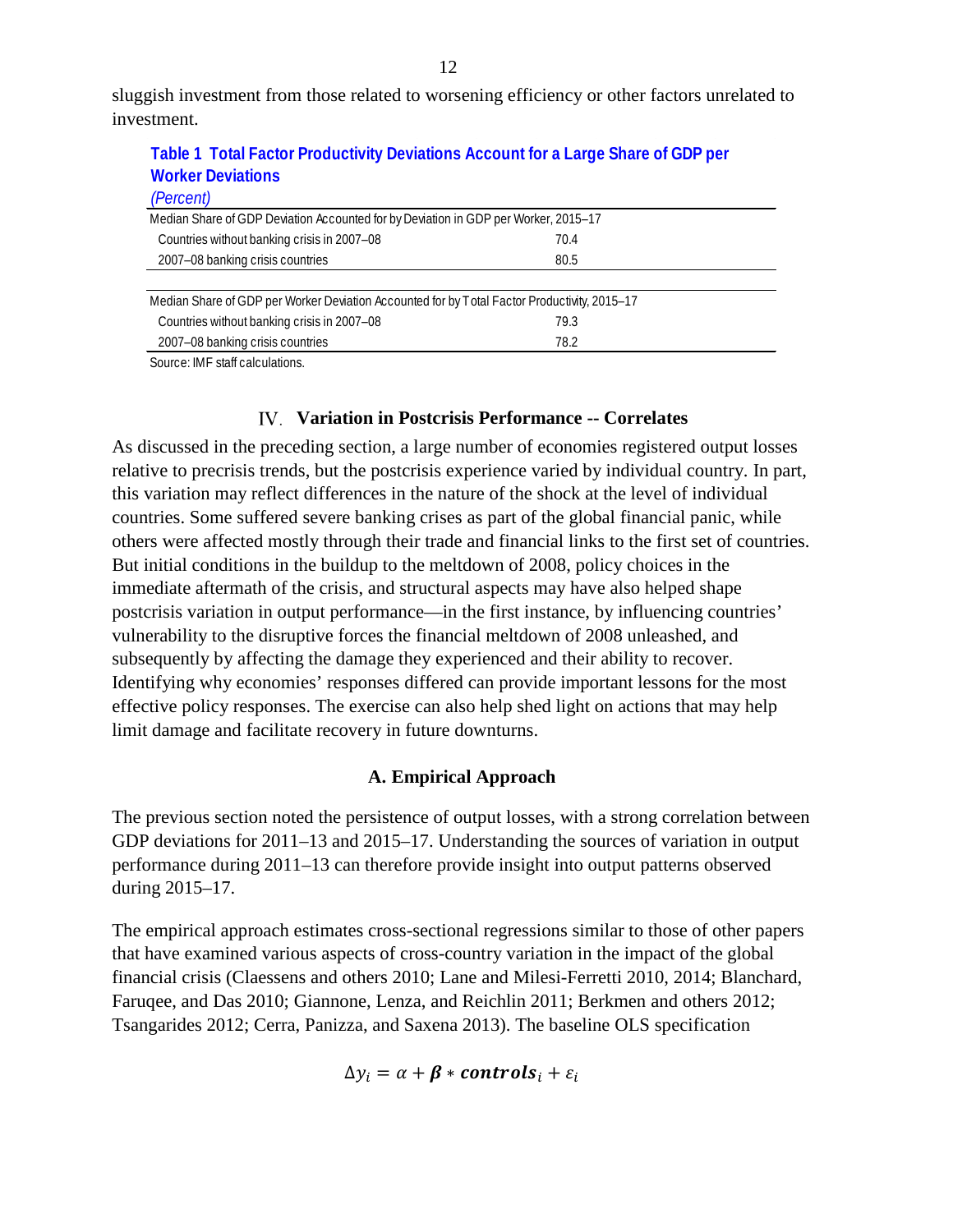builds on previous analysis in the WEO (Chapter 4 of the October 2009 WEO; see also Abiad and others 2009), which studied the determinants of medium-term output losses following financial crises in advanced, emerging market, and developing economies during 1970–2002. Here,  $\Delta y_i$  represents output deviations during 2011-13 (and in some specifications, during 2015-17) while the set of controls includes measures averaged over 2005-2008 that proxy for macrofinancial vulnerabilities, policy space, and structural rigidities, as well as a dummy variable for banking crisis during 2007-08. These are described in detail below. Table 2 summarizes the direction of impacts for the various drivers, while detailed regression results are presented in Tables 3–5.

| Table 2 Impact of Precrisis Conditions on 2011–13 GDP Deviations from Precrisis Trend |           |               |            |                  |        |           |
|---------------------------------------------------------------------------------------|-----------|---------------|------------|------------------|--------|-----------|
|                                                                                       | (1)       | (2)           | (3)        | (4)              | (5)    | (6)       |
|                                                                                       |           | All Countries |            | AEs              |        | EMs       |
| Domestic Credit Growth                                                                | $**$      | ***           | ***        | ***              | ***    | **        |
| Demand Exposure to Advanced Economies                                                 | ***       |               | $+$        | $+$              |        |           |
| Demand Exposure to China                                                              | $+$       | $^{+}$        | $+$        | $+$              | $+$ ** | $+$       |
| <b>Financial Openness</b>                                                             | $\star$   |               |            |                  |        |           |
| CA Balance                                                                            | $^{+}$    |               | ***<br>$+$ |                  |        |           |
| <b>CA Gap</b>                                                                         |           | $+$ ***       |            | ***<br>$\ddot{}$ |        | $\ddot{}$ |
| Share of Manufacturing in GDP                                                         | $\ddot{}$ |               | $+$        |                  | $^{+}$ |           |
| Difficulty of Dismissal                                                               | **        |               | $\star$    |                  | **     |           |
| Precrisis GG Debt Change                                                              | ***       |               | ***        |                  | ***    |           |
| De Facto Peg Dummy                                                                    | **        |               | ***        |                  |        |           |
| <b>Banking Crisis</b>                                                                 | $**$      |               |            |                  |        |           |

**Table 2 Impact of Precrisis Conditions on 2011–13 GDP Deviations from Precrisis Trend**

Source: IMF staff calculations.

Note: + denotes positive impact, – denotes negative impact. Precrisis conditions are averaged over 2005–08. Results in columns (1) and (2) are reported in Table 3. Results in columns (3) through (6) are reported in Table 5. AEs = advanced economies; CA = current account; CA Gap = excess external balance, Lee and others (2008); EMs = emerging markets; GG = general government. \*\*\*  $p < 0.01$ , \*\*  $p < 0.05$ , \*  $p < 0.1$ .

## **B. The Nature of the Shock Matters**

Although the 2008 financial crisis originated in the United States and Europe, it had a global macroeconomic impact. The origins of the crisis are by now well documented.<sup>[8](#page-12-0)</sup> Four aspects are common to most accounts.

- First, abundant global liquidity enabled a lending boom in the United States, United Kingdom, euro area periphery, and Central and Eastern Europe before 2008. As discussed in Chapter 2 of the October 2018 *Global Financial Stability Report* (GFSR), the credit expansion was intermediated through complex links between traditional banks and nonbank financial institutions beyond the regulatory perimeter.
- Second, as a wave of US adjustable rate mortgages began to reset in 2006–07 and subprime borrowers found it difficult to stay current on their loans or refinance them,

<span id="page-12-0"></span> <sup>8</sup> See for example Obstfeld and Rogoff 2009; Sorkin 2009; Lewis 2010; Lowenstein 2010; Rajan 2010; Blinder 2013; Paulson 2013; Geithner 2014; Bernanke 2015; Bayoumi 2017; and Toloui 2018.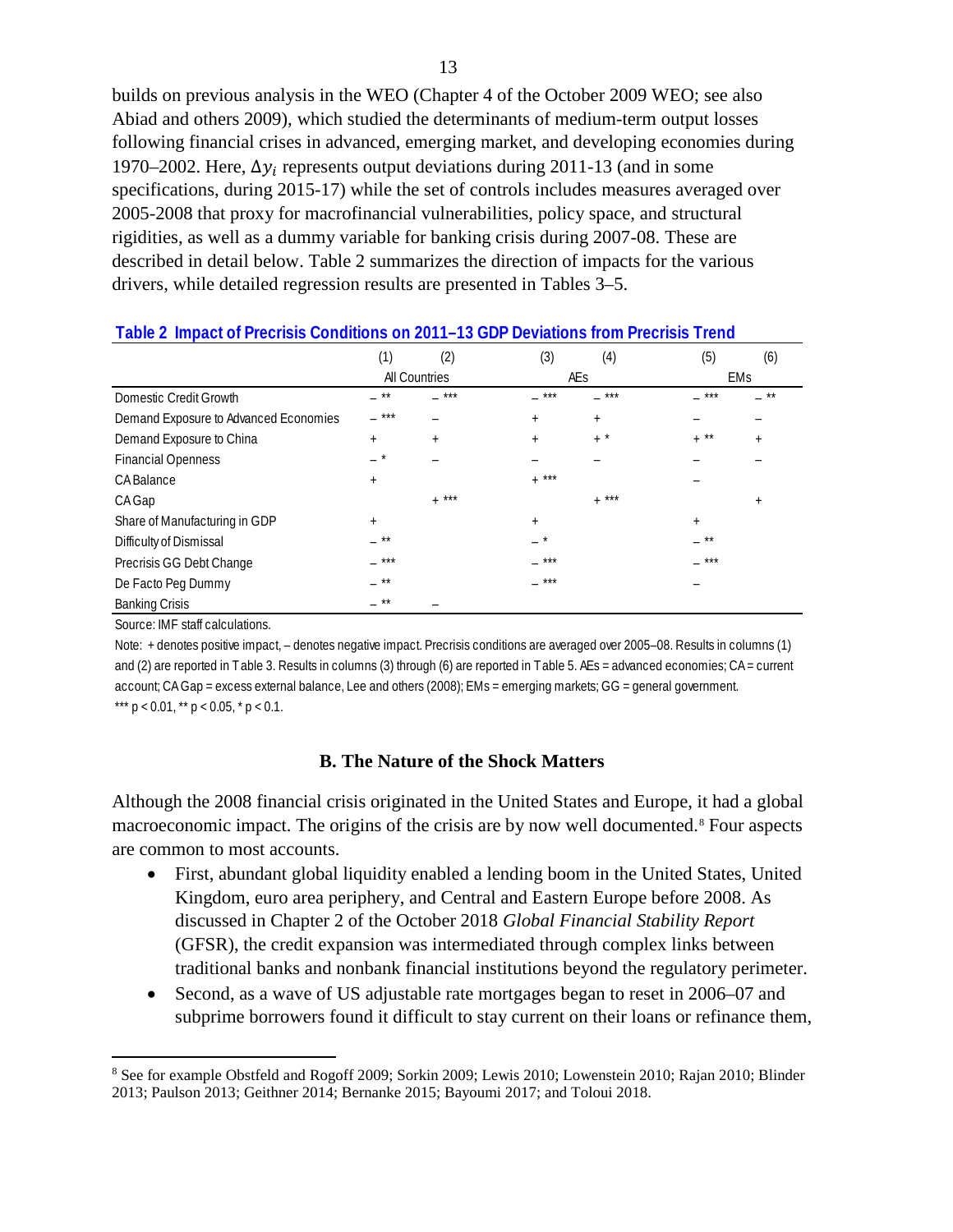the US housing market began to turn in an unprecedented, synchronized manner across many states.

- Third, unlike the late-1990s US subprime mortgage collapse, which affected mostly loan originators, the financial losses were amplified in 2007–08 by the poorly monitored practice of securitizing subprime loans into complex financial products that became impossible to price in a declining market.
- Fourth, tightening global financial conditions during 2007–08 hastened the end of the lending boom in the euro area periphery, United Kingdom, central and eastern Europe, triggering a wave of defaults by overextended property developers and households unable to roll over their loans, which further strained the balance sheets of European banks already caught in the web of losses on US subprime mortgage exposures. In the euro area, a debilatiting nexus soon emerged between banks and sovereigns: taxpayer bailouts and guarantees of distressed banks severely undermined public debt sustainability in some countries; in others, weak fiscal positions and widening government spreads critically compromised banks with large holdings of sovereign securities.

For economies that experienced banking crises in 2007–08, the loss of intermediation services and diminished credit volumes, not surprisingly, had a far-reaching impact on activity. The associated corporate failures and employment losses undermined the ability of borrowers to service their loans, spiraled back to sap bank balance sheets, forced banks to retrench credit further, and amplified the output decline.<sup>[9](#page-13-0)</sup> The analysis suggests (Table 3) that, on average, countries that experienced banking crises suffered a 4 percentage point

#### **Table 3 Impact on 2011–13 GDP Deviations from One Standard Deviation Increase in Drivers**

|                                       | (1)          | (2)         | (3)         | (4)         |                                                                                             | All Countries |              | Crisis   |
|---------------------------------------|--------------|-------------|-------------|-------------|---------------------------------------------------------------------------------------------|---------------|--------------|----------|
| Banking Crisis in 2007-08             | $-4.32$ **   | $-2.01$     | $-6.53$ *** | $-4.21$ **  | Banking Crisis in 2007-08                                                                   | $-11.59$ ***  | $-3.52$      |          |
| Domestic Credit Growth                | $-2.70$ **   | $-5.37***$  |             |             | Domestic Credit Growth                                                                      | $-6.81$ **    | $-12.05$ *** | $-6.04$  |
| Demand Exposure to Advanced Economies | $-13.35$ *** | $-6.19$     |             |             | Demand Exposure to Advanced Economies                                                       | $-24.81$ *    | $-14.94$     | $-25.17$ |
| Demand Exposure to China              | 1.07         | 3.04        |             |             | Demand Exposure to China                                                                    | 3.87          | 20.80 ***    | 4.19     |
| <b>Financial Openness</b>             | $-3.35$ *    | $-3.04$     |             |             | <b>Financial Openness</b>                                                                   | $-0.50$       | 2.47         | $-2.81$  |
| <b>CABalance</b>                      | 0.65         |             |             |             | <b>CABalance</b>                                                                            | $5.46$ **     |              | $4.43*$  |
| Precrisis GDP Growth                  | $-0.55$      | $3.31***$   | $-0.57$     | $-0.94$     | Precrisis GDP Growth                                                                        | $-5.17$ *     | $6.88***$    | $-5.36$  |
| CAGap                                 |              | $2.10***$   |             |             | CAGap                                                                                       |               | $10.62***$   |          |
| Share of Manufacturing in GDP         |              |             | 0.15        |             | Constant                                                                                    | $-9.16$ ***   | $-9.22$ ***  | $-9.37$  |
| Difficulty of Dismissal               |              |             | $-1.56$ **  |             |                                                                                             |               |              |          |
| Precrisis GG Debt Change              |              |             |             | $-8.33$ *** | Observations                                                                                | 135           | 62           | 114      |
| De Facto Peg Dummy                    |              |             |             | $-1.79$ **  | $R^2$                                                                                       | 0.23          | 0.70         | 0.16     |
| Constant                              | $-3.49$ ***  | $-4.04$ *** | $-2.00$ **  | $-0.95$     | Source: IMF staff calculations.                                                             |               |              |          |
|                                       |              |             |             |             | Note: Banking crisis in 2007–08 is dummy variable, based on Laeven and Valencia (2013). CA= |               |              |          |
| Observations                          | 163          | 64          | 107         | 83          | CA Gap = the excess external balance, Lee and others (2008); GG = general government.       |               |              |          |
| $R^2$                                 | 0.18         | 0.58        | 0.16        | 0.29        | *** $p < 0.01$ , ** $p < 0.05$ , * $p < 0.1$ .                                              |               |              |          |

#### **Table 4 Impact on 2011–13 Investment Deviations from One Standard Deviation Increase in Drivers**

|                                       | (1)          | (2)         | (3)         | (4)         |                                       | All Countries |              | Countries without Banking<br>Crisis in 2007-08 |             |
|---------------------------------------|--------------|-------------|-------------|-------------|---------------------------------------|---------------|--------------|------------------------------------------------|-------------|
| Banking Crisis in 2007-08             | $-4.32$ **   | $-2.01$     | $-6.53$ *** | $-4.21$ **  | Banking Crisis in 2007-08             | $-11.59$ ***  | $-3.52$      |                                                |             |
| Domestic Credit Growth                | $-2.70$ **   | $-5.37$ *** |             |             | Domestic Credit Growth                | $-6.81$ **    | $-12.05$ *** | $-6.04$ *                                      | $-8.31$     |
| Demand Exposure to Advanced Economies | $-13.35$ *** | $-6.19$     |             |             | Demand Exposure to Advanced Economies | $-24.81$ *    | $-14.94$     | $-25.17$ *                                     | $-19.91$    |
| Demand Exposure to China              | 1.07         | 3.04        |             |             | Demand Exposure to China              | 3.87          | 20.80 ***    | 4.19                                           | 22.70 ***   |
| <b>Financial Openness</b>             | $-3.35$ *    | $-3.04$     |             |             | <b>Financial Openness</b>             | $-0.50$       | 2.47         | $-2.81$                                        | $-1.73$     |
| CABalance                             | 0.65         |             |             |             | <b>CABalance</b>                      | $5.46$ **     |              | $4.43*$                                        |             |
| Precrisis GDP Growth                  | $-0.55$      | $3.31***$   | $-0.57$     | $-0.94$     | Precrisis GDP Growth                  | $-5.17$ *     | $6.88**$     | $-5.36$ *                                      | $7.48**$    |
| CAGap                                 |              | $2.10***$   |             |             | CAGap                                 |               | $10.62***$   |                                                | $12.79$ *** |
| Share of Manufacturing in GDP         |              |             | 0.15        |             | Constant                              | $-9.16$ ***   | $-9.22$ ***  | $-9.37***$                                     | $-9.59$ *** |
| Difficulty of Dismissal               |              |             | $-1.56$ **  |             |                                       |               |              |                                                |             |
| Precrisis GG Debt Change              |              |             |             | $-8.33$ *** | Observations                          | 135           | 62           | 114                                            | 42          |
| De Facto Peg Dummy                    |              |             |             | $-1.79$ **  | $R^2$                                 | 0.23          | 0.70         | 0.16                                           | 0.64        |

Note: Banking crisis in 2007–08 is dummy variable, based on Laeven and Valencia (2013). CA = current account; CA Gap = the excess external balance, Lee and others (2008); GG = general government. \*\*\*  $p < 0.01$ , \*\*  $p < 0.05$ , \*  $p < 0.1$ .

Source: IMF staff calculations.

<span id="page-13-0"></span>Note: Banking crisis in 2007–08 is dummy variable, based on Laeven and Valencia (2013). CA = current account; CA Gap = the excess external balance, Lee and others (2008); GG = general government. \*\*\*  $p < 0.01$ , \*\*  $p < 0.05$ , \*  $p < 0.1$ .

> 9 Gertler and Gilchrist (2018) examine the relative contributions of banking disruption and household balance sheets to the contraction of US employment during the Great Recession. They find that banking disruption is key to the aggregate decline in US employment, while household balance sheet strength is relatively more important for explaining regional variation.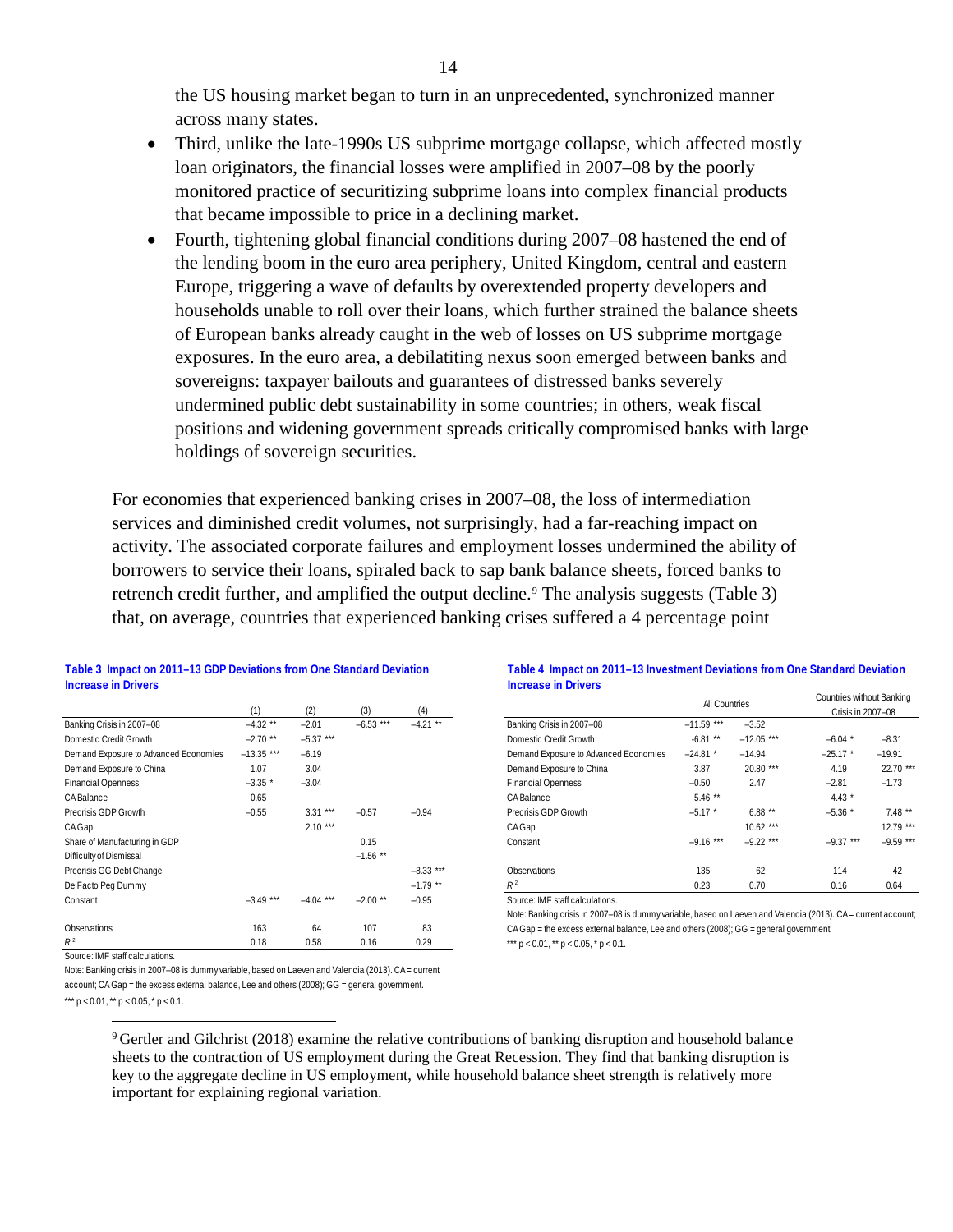higher output loss during 2011–13 relative to the precrisis trend than those that did not experience banking crises in 2007–08.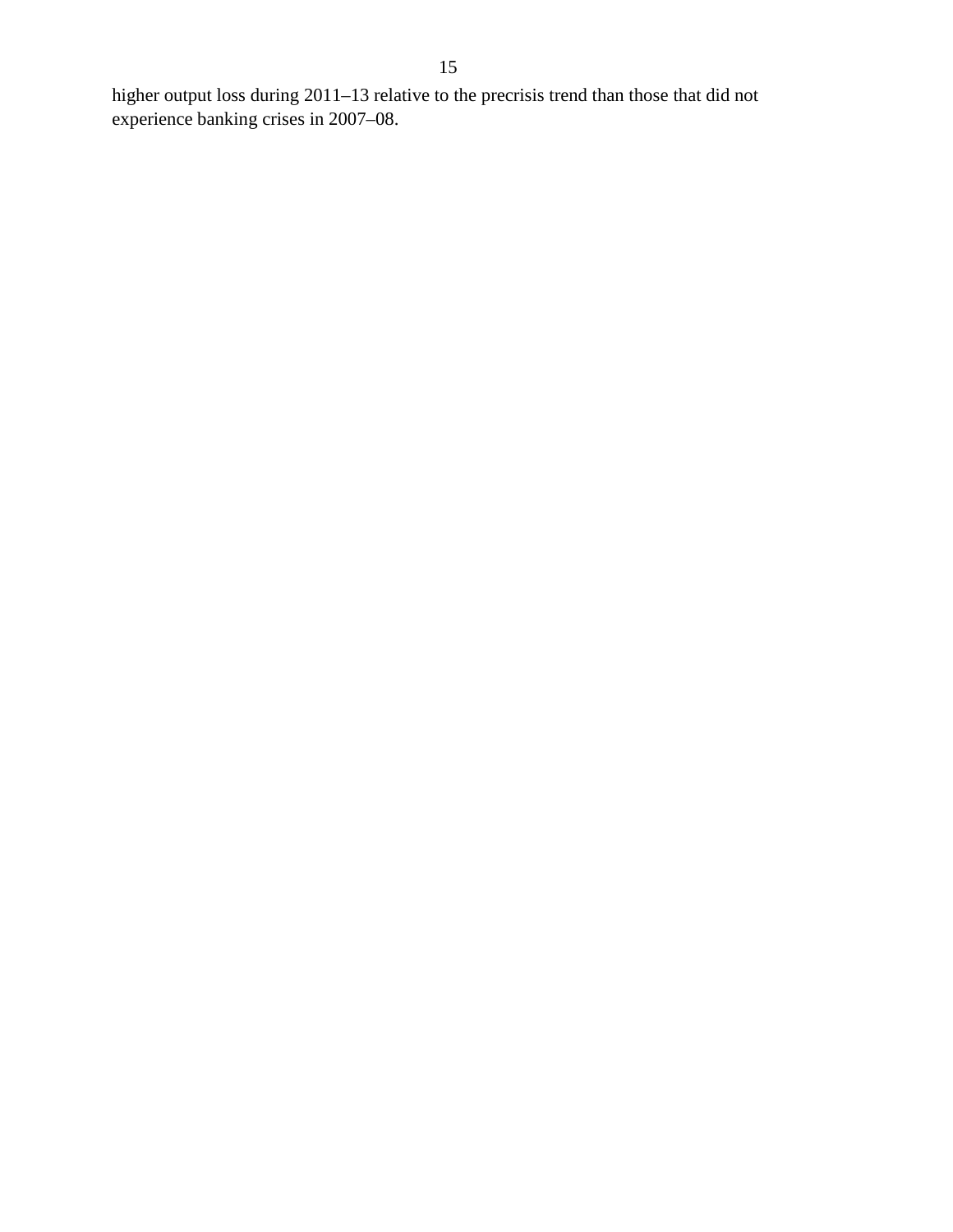#### **C. Macroeconomic Imbalances and Financial Factors**

Regardless of whether a country suffered a banking crisis in 2007–08, tighter financial conditions after the crisis brought out the central role of precrisis financial vulnerabilities in influencing postcrisis output performance. This influence is reflected at a general level in the variation of output performance as a function of initial macroeconomic and financial imbalances, and along more specific dimensions, such as the pace of precrisis credit growth.

A useful summary statistic of macroeconomic imbalances is the gap between the actual current account balance and its level consistent with medium-term fundamentals (which can be thought of as a real-time estimate of imbalances resulting from private and public savinginvestment disparities—see Lee and others 2008; Lane and Milesi-Ferretti 2010). The results suggest that countries with current account balances weaker than the level consistent with fundamentals entering the crisis suffered bigger output losses relative to precrisis trends (Table 3). This may in part reflect the more severe adjustment forced on countries with higher precrisis excess deficits.

In addition, countries more dependent on credit (those with faster credit growth in the buildup to the crisis) suffered larger losses in an environment of tighter financial conditions.

#### **D. Labor Market Structure**

Some economies are more flexible than others when it comes to relocating workers in the face of shocks. The strength of employment protection legislation—the balance it provides between security for workers and flexibility for firms—is a key influence on firms' decisions to hire new workers. The evidence suggests that economies in which it was more difficult for firms to terminate labor contracts (proxied by an index of ease of dismissal compiled by the Centre for Business Research at Cambridge University) suffered larger postcrisis losses in output relative to precrisis trends (Table 3).[10](#page-15-0) This may indicate reluctance on the part of firms during the postcrisis recovery phase to expand operations and lock themselves into costly contracts in economies where subsequent exit would be more difficult.

#### **E. Spillovers**

The results in Table 3 are also consistent with spillover effects through trade. Controlling for the effect of banking crises, economies relatively more exposed to demand from advanced economies suffered larger output losses in the aftermath.

<span id="page-15-0"></span><sup>&</sup>lt;sup>10</sup> The Cambridge University CBR index (Adams, Bishop, and Deakin 2016) is based on an average of nine detailed indicators of dismissal procedures constructed using leximetric coding methodology on country-level labor legislation. The index is used here since it has broader country coverage than the Organisation for Economic Co-operation and Development's (OECD's) strength of employment protection indices. The index correlates well with the OECD measures for countries covered by the OECD's indices, as well as with a typical measure of labor market churn and dynamism (the probability of entering and exiting employment), which can be constructed for a limited set of countries along the lines of Elsby, Hobijn, and Sahin (2013).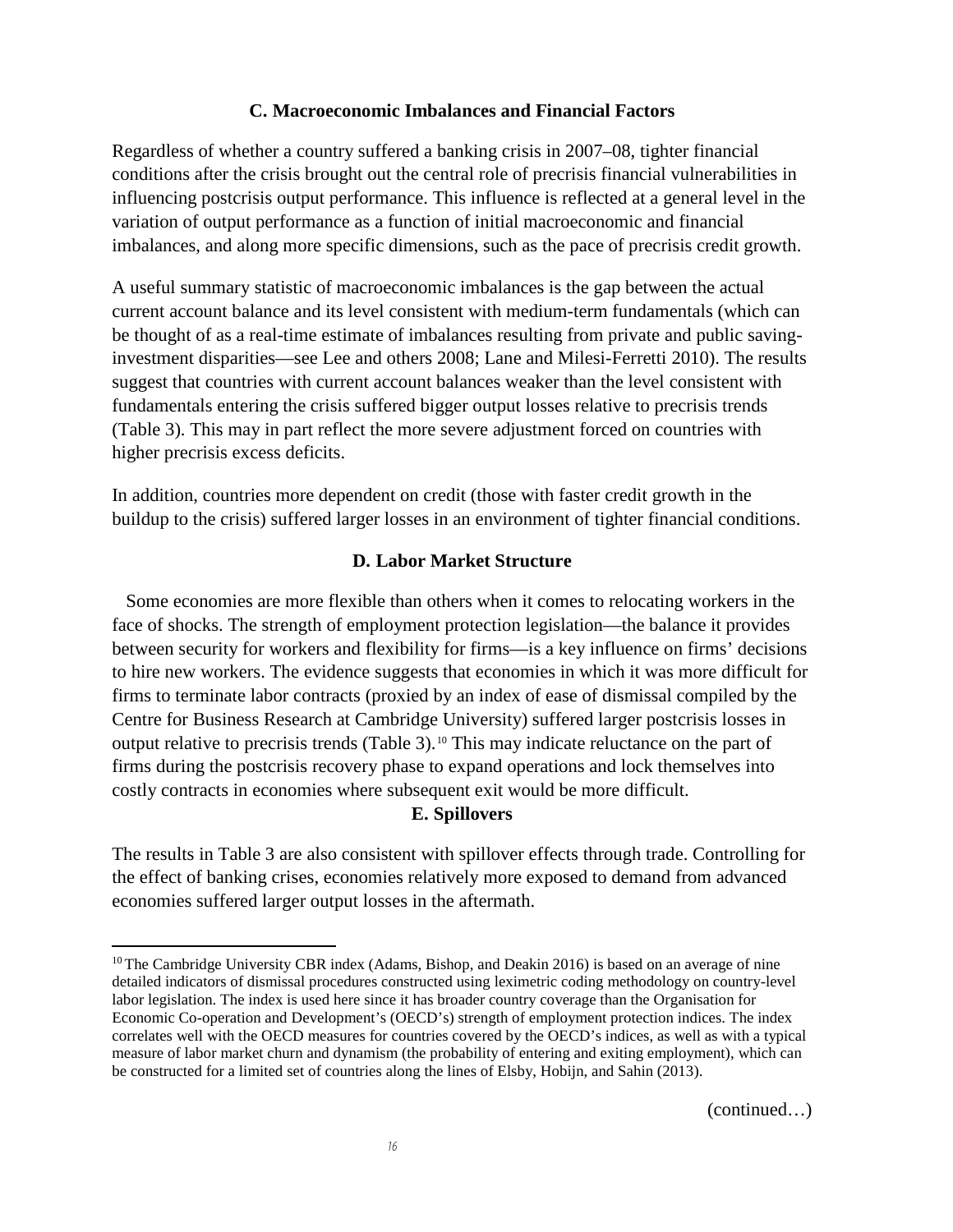The size of gross external financial exposure acted as another key channel through which financial distress from the crippled core of advanced economies transmitted to the rest of the global economy. Countries more integrated into global financial markets (represented by larger fractions of external assets and liabilities relative to GDP) experienced bigger deviations from the precrisis trend.[11](#page-16-0) This may reflect, in part, retrenchment in global banking after the crisis.

There is a similar pattern for postcrisis investment deviations among countries that did not experience a banking crisis in 2007–08 (Table 4). In particular, countries with stronger trade ties to advanced economies going into the crisis experienced larger deviations in investment during 2011–13 relative to precrisis trends. This finding is consistent with the earlier observation (Figure 7) that persistent capital shortfalls were observed also in countries that did not experience a banking crisis in 2007–08.

An important offsetting influence on weak demand from advanced economies during this period was demand from China. China's 4 trillion yuan stimulus during 2008–11 (close to 10 percent of 2008 GDP) supported a large nationwide infrastructure expansion and construction of social housing, with associated favorable impacts on exporters of commodities and heavy equipment (Ahuja and Nabar 2012). The results in Table 5, grouped according to advanced and emerging market economies, indicate that economies whose

|                                       | (1)        | (2)         | (3)         | (4)        | (5)         | (6)        | (7)          | (8)          |
|---------------------------------------|------------|-------------|-------------|------------|-------------|------------|--------------|--------------|
|                                       | <b>AEs</b> | <b>EMs</b>  | AEs         | EMs        | AEs         | EMs        | AEs          | EMs          |
| Domestic Credit Growth                | $-4.96$ ** | $-4.79$ *** | $-5.43$ *** | $-5.71$ ** |             |            |              |              |
| Demand Exposure to Advanced Economies | 9.01       | $-7.20$     | 4.40        | $-8.27$    |             |            |              |              |
| Demand Exposure to China              | 3.88       | $7.33**$    | $6.56*$     | 4.98       |             |            |              |              |
| <b>Financial Openness</b>             | $-3.34$    | $-3.68$     | $-2.30$     | $-21.43$   |             |            |              |              |
| <b>CABalance</b>                      | $4.03***$  | $-0.42$     |             |            |             |            |              |              |
| Precrisis GDP Growth                  | $-1.64$    | $-0.27$     | $2.77*$     | 3.11       | $-3.17$     | $-1.55$    | $-2.22$      | $-0.45$      |
| CAGap                                 |            |             | $2.49***$   | 1.23       |             |            |              |              |
| Share of Manufacturing in GDP         |            |             |             |            | 3.18        | 0.34       |              |              |
| Difficulty of Dismissal               |            |             |             |            | $-1.72$ *   | $-2.27$ ** |              |              |
| Precrisis GG Debt Change              |            |             |             |            |             |            | $-11.85$ *** | $-10.27$ *** |
| De Facto Peg Dummy                    |            |             |             |            |             |            | $-2.50$ ***  | $-1.27$      |
| Constant                              | $-6.99***$ | $-4.46$ *** | $-6.28$ *** | $-6.91$    | $-8.84$ *** | $-1.07$    | $-2.58$      | $-0.42$      |
| Observations                          | 33         | 83          | 32          | 32         | 34          | 52         | 34           | 48           |
| $R^2$                                 | 0.63       | 0.21        | 0.69        | 0.44       | 0.17        | 0.10       | 0.31         | 0.15         |

**Table 5 Impact on 2011–13 GDP Deviations from One Standard Deviation Increase in Drivers by Country Group**

Source: IMF staff calculations.

Note: AEs = advanced economies; CA = current account; CA Gap = the excess external balance, Lee and others (2008); EMs = emerging markets; GG = general government. \*\*\*  $p < 0.01$ , \*\*  $p < 0.05$ , \*  $p < 0.1$ .

export baskets were more exposed to China before the crisis benefited disproportionately in the aftermath from higher exposure to China's domestic demand (measured as the share of trading partner demand accounted for by China), especially among emerging market economies.

<span id="page-16-0"></span> $11$  This is consistent with Perri and Quadrini (2018), who develop a model of global, synchronized recessions that follow from cross-border transmission of liquidity shortages in highly integrated capital markets. The extensive cross-border financial links—particularly among advanced economies—on the eve of the crisis was unprecedented and may have compounded countries' vulnerabilities. See also the analysis in Chapter 4 of the April 2009 WEO, which documents the role of international links in transmitting financial stress across borders.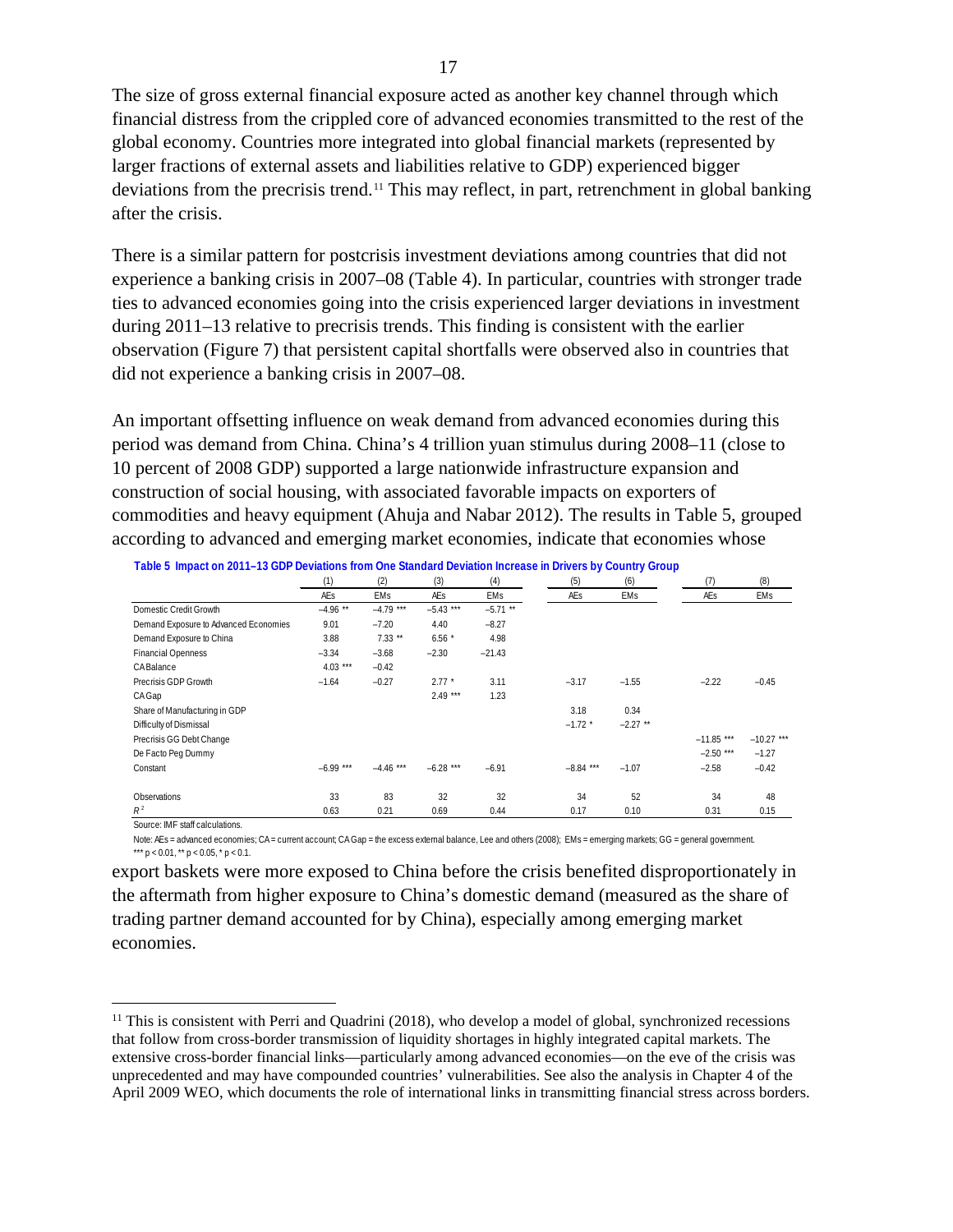#### **F. Precrisis Policies and Policy Frameworks**

The incidence of bank crises in 2007–08 was a key driver of subsequent losses. Regulatory and supervisory structures may thus have played a preemptive role in influencing subsequent damage. The bank regulation index constructed by Barth, Caprio, and Levine (2013) illustrates this link. Specifically, stronger restrictions in 2006 on banks' ability to underwrite, broker, and deal in securities; offer mutual fund products; and engage in insurance

underwriting, real estate investment, development, and management are associated with a lower probability of a banking crisis during  $2007-08$  (Figure 9).<sup>[12](#page-17-0)</sup> A caveat is that the index measures the strength of restrictions only on specific aspects of bank activity. Other dimensions (for instance, strength of capital, funding, and liquidity requirements; the accompanying supervisory approach to stresstesting balance sheets; overall intensity of financial sector monitoring activity; the porosity of the regulatory perimeter and opportunities for regulatory arbitrage) likely also played a role.

In general, the initial policy space available prior to a crisis can affect the extent of activity decline afterward (Blanchard, Dell'Ariccia, and Mauro 2010; Jorda, Schularick, and Taylor 2016; Romer and Romer 2018). For the 2008 episode specifically, countries with smaller increases in general government debt over

#### **Figure 9 Probability of Banking Crisis** *(Probability)*



Sources:Barth, Caprio, and Levine (2013); and IMF staff calculations. Note: Movement from left to right on the x-axis indicates stronger restrictions on banking activities.

2005–08 experienced smaller losses relative to trends (Tables 3,5). Countries with lower public sector borrowing requirements going into the crisis appear to have had more room to deploy fiscal policy for demand support in the immediate aftermath.

Policy frameworks also appear to matter for postcrisis output outcomes. Exchange rate flexibility is associated with less damage, pointing to a buffering role of nominal exchange rates (Tables 3,5). This finding may in part reflect the difficulties experienced by euro area periphery economies. In these countries, the absence of an independent nominal exchange rate, together with fiscal stress and the lack of a common area-wide banking union and fiscal

<span id="page-17-0"></span> $12$  See Annex for details on the regression specification. The association shown here is robust to controlling for some other influences on the likelihood of a bank crisis (Annex Table 4).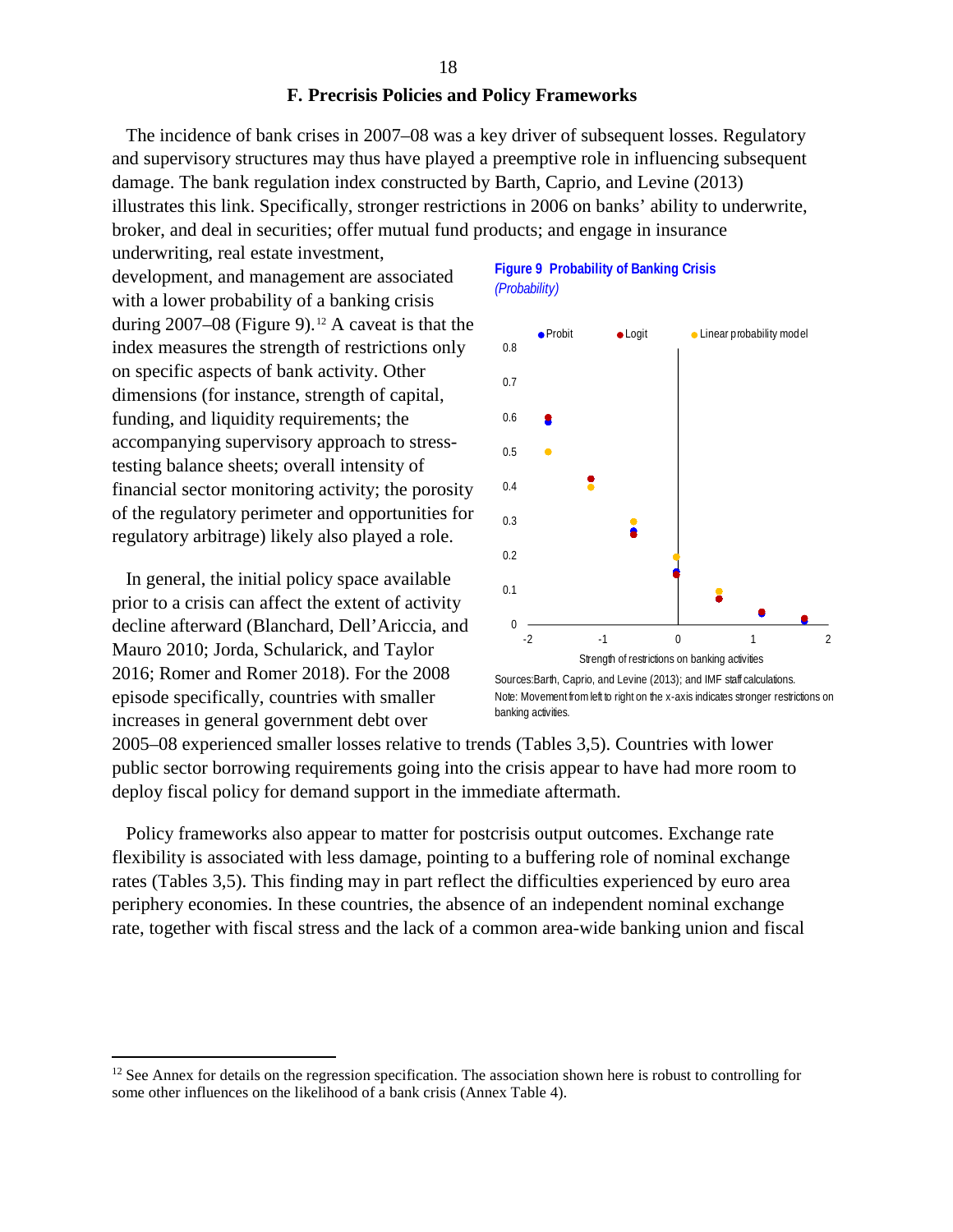backstop, meant the burden of adjustment after the crisis fell entirely on domestic prices and output.

The median output loss for euro area economies is notably higher than for other advanced

economies in 2011–13 (Figure 10), covering an intense phase of the sovereign debt crisis, deposit flight from stressed euro area economies to core economies, and financial fragmentation within the euro area (see IMF 2012, 2013a). The difference in losses widened through 2015–17, pointing to a weaker recovery compared with other advanced economies. The divergence may in part reflect the limited policy levers available within a currency union for adjustment to asymmetric shocks, differences in the speed of financial sector repair, and—despite substantial progress toward a banking union and the creation of the European Stability Mechanism for crisis management— remaining gaps in the euro area architecture.<sup>[13](#page-18-0)</sup>

## **G. Extraordinary Actions Taken in the Aftermath of the Crisis**

Several countries undertook exceptional and unprecedented policy measures to support their economies after the 2008 financial crisis. In many cases, notably among the advanced





euro area. PPP = purchasing power parity.

economies most severely affected by the crisis, the measures combined central bank monetary policy actions (unconventional monetary policy support through asset purchases as policy rates approached their effective lower bounds; liquidity support to specific segments of credit markets through targeted central bank facilities), discretionary fiscal stimulus, and financial sector operations (bank balance sheet stress tests, government guarantees of banking sector liabilities, purchases of toxic assets from banks, capital injections). Central banks also established ad hoc bilateral swap lines to support foreign exchange liquidity in jurisdictions beyond home markets.

<span id="page-18-0"></span> <sup>13</sup> Thomsen (2017); Arnold and others (2018); and Berger, Dell'Ariccia, and Obstfeld (2018) discuss the reforms implemented to strengthen the euro area architecture and the remaining steps to complete the banking and fiscal union.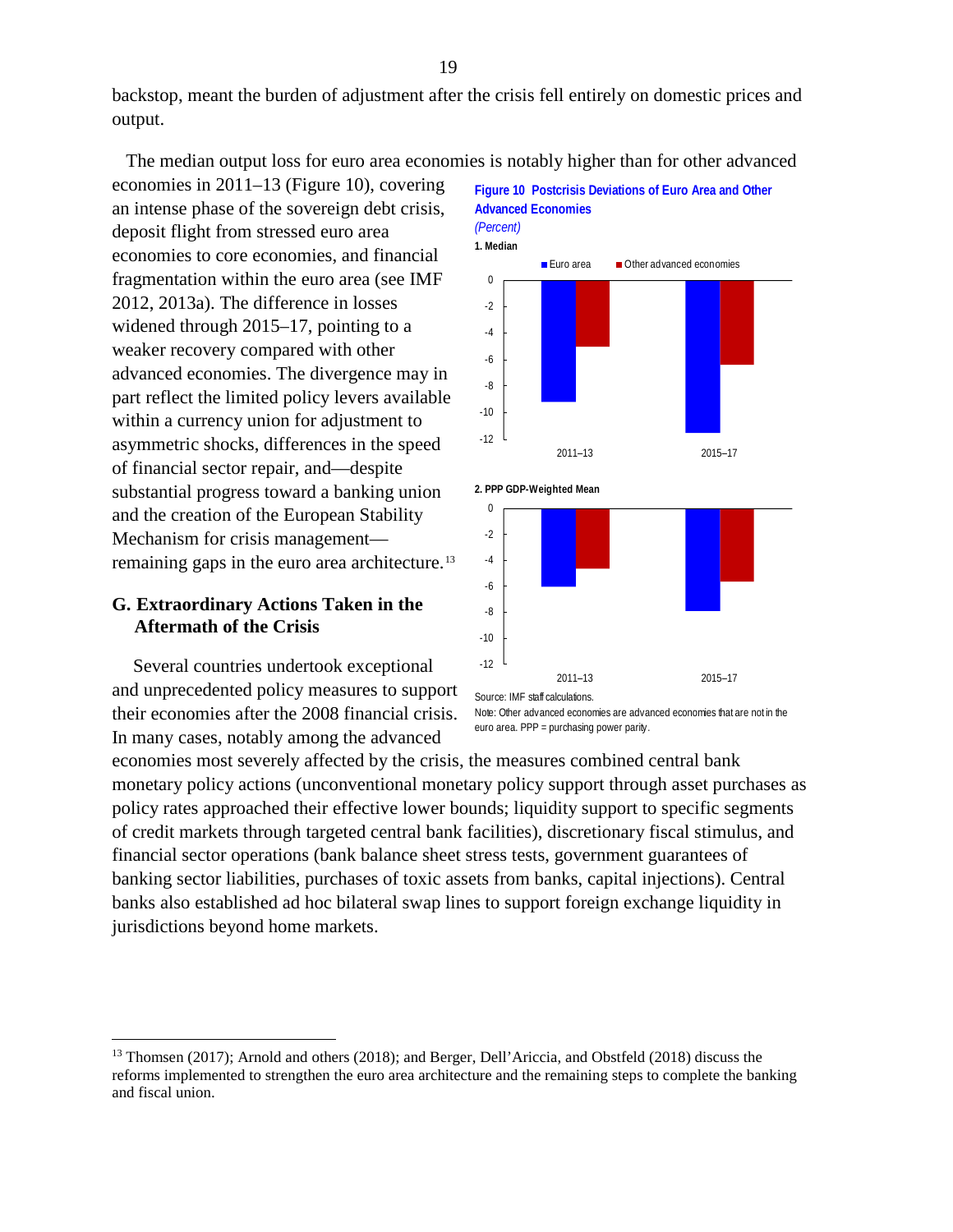Advanced economy monetary policy actions, in particular, represented a significant change in the approach to providing monetary accommodation—necessitated in some cases by central banks rapidly reducing policy rates to their effective lower bounds during the crisis (Bernanke 2017). The particular mix of tools varied across individual cases, but generally included a combination of quantitative easing (massive balance sheet expansion with purchases mainly of government bonds, mortgage-backed securities, and corporate bonds), state-dependent forward guidance (specifying particular levels of unemployment and inflation as conditions for rate hikes), negative interest rates (charging commercial banks a penalty on excess reserves held at the central bank), and yield-curve control (targeting the yields of longer-maturity government bonds through central bank purchases).

Estimates of the impact of advanced economy central banks' quantitative easing on interest rates and financial conditions vary (Gagnon 2016). In general, the positive effect of the actions on domestic output in advanced economies and imports from trading partners is believed to have outweighed negative effects as a result of elevated capital inflows and currency appreciation pressure elsewhere (IMF 2014). More broadly, quantitative easing may have also helped stabilize activity by reducing the tail risk of debilitating asset price declines. Nevertheless, the actions were the subject of controversy, with policymakers in emerging market and developing economies, at times raising concern about adverse spillovers from advanced economy central banks' unconventional monetary policy approaches (Mantega 2010; Zhou 2010; Rajan 2014).

The analysis in this paper focuses on the impact of fiscal and quasi-fiscal measures in support of the financial sector undertaken by some economies in the aftermath of the crisis (Table 6). The Group of Twenty (G20) economies, for example, on average injected discretionary fiscal stimulus of just over 2 percent of GDP in 2009 and 2010. (The IMF was among the early advocates of the effort in the days leading up to the November 2008 G20 Summit.)[14](#page-19-0) The number of such actions is larger than the instances of asset purchase programs by advanced economy central banks and therefore more easily studied in a regression framework to assess their impact on output deviations.

Estimating the immediate effect of the actions is difficult. In the case of discretionary fiscal stimulus, for example, causality runs in both directions, with larger output collapses likely to

<span id="page-19-0"></span><sup>&</sup>lt;sup>14</sup> During 2008 and 2009, the G20 forum (Argentina, Australia, Brazil, Canada, China, France, Germany, India, Indonesia, Italy, Japan, Mexico, Russia, Saudi Arabia, South Africa, South Korea, Turkey, United Kingdom, United States, European Union) was pivotal in forging international consensus on fiscal expansion, augmenting the lending resources of the IMF and multilateral development banks, and the need to strengthen financial regulation. See [https://www.g20.org/en/g20/timeline.](https://www.g20.org/en/g20/timeline) On the IMF's November 2008 call for fiscal stimulus by the G20 economies, see [http://www.imf.org/en/News/Articles/2015/09/14/01/49/pr08278.](http://www.imf.org/en/News/Articles/2015/09/14/01/49/pr08278)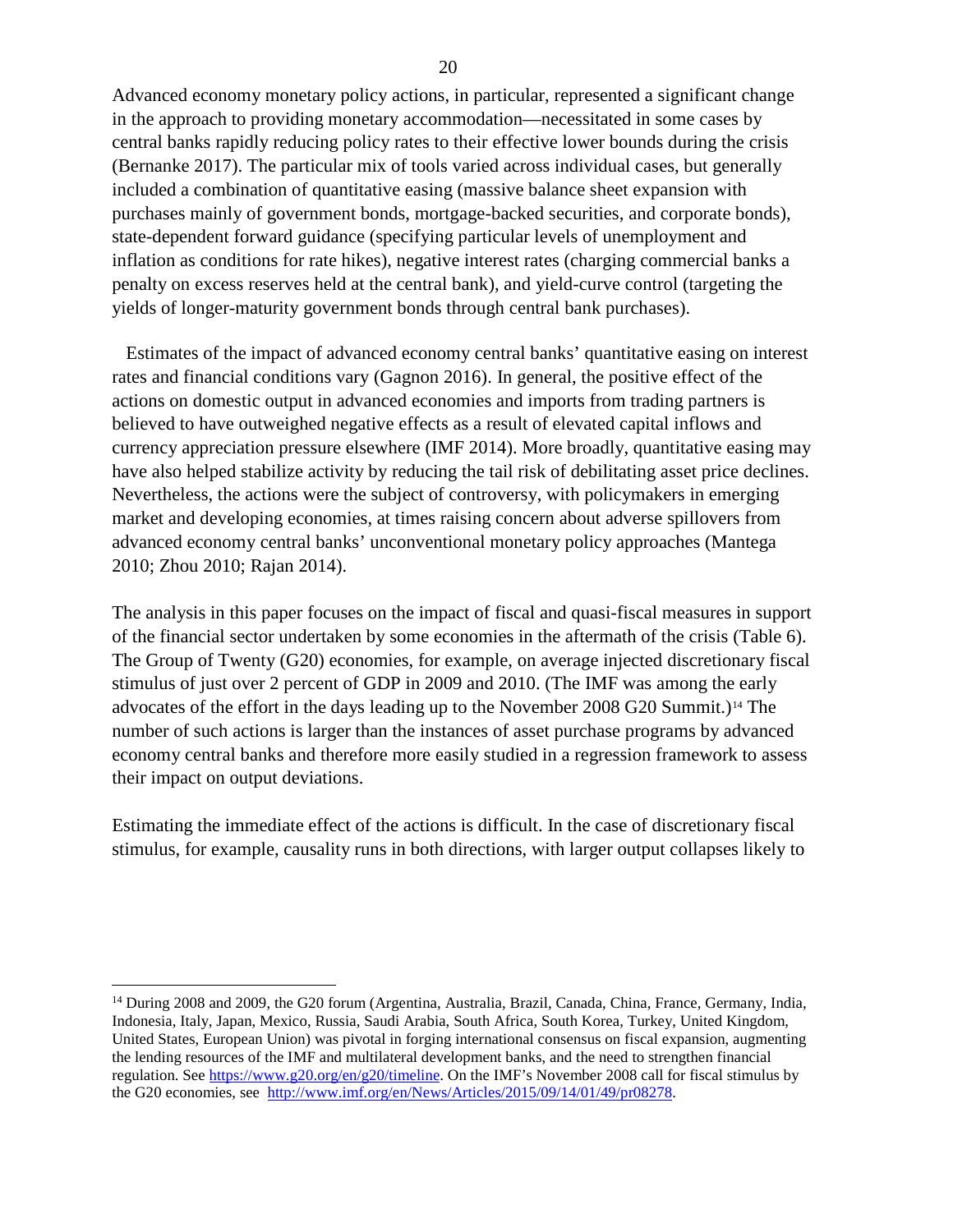## **Table 6 Financial Sector Support and Discretionary Fiscal Stimulus in Group of Twenty Economies**

#### *(Percent of GDP)*

1. Headline Support for the Financial Sector (as of February 2009)

|                               | Capital<br>Injection | Purchase of<br>Assets,<br>Lending by<br>Treasury | Central<br><b>Bank</b><br>Support with<br>Treasury<br>Backing | Central<br><b>Bank</b><br>Liquidity<br>Support | Guarantees | <b>T</b> otal |
|-------------------------------|----------------------|--------------------------------------------------|---------------------------------------------------------------|------------------------------------------------|------------|---------------|
|                               | (A)                  | (B)                                              | (C)                                                           | (D)                                            | (E)        | $(A+B+C+D+E)$ |
| G20 Average (PPP GDP weights) | 2.0                  | 3.3                                              | 1.0                                                           | 9.2                                            | 14.3       | 29.8          |
| <b>Advanced Economies</b>     | 2.9                  | 5.0                                              | 1.2                                                           | 12.9                                           | 21.3       | 43.3          |
| Advanced Europe               | 2.4                  | 3.6                                              | 2.1                                                           | 1.0                                            | 19.5       | 28.6          |
| <b>Emerging Markets</b>       | 0.3                  | 0.1                                              | 0.3                                                           | 1.8                                            | 0.2        | 2.7           |

2. Crisis-Related Discretionary Fiscal Stimulus in G20 Economies (as of October 2010)

|                           | 2009 | 2010 | 2011 |
|---------------------------|------|------|------|
| G20 Average               | z.,  |      | . .  |
| <b>Advanced Economies</b> | 1.9  |      |      |
| <b>Emerging Markets</b>   | 2.4  |      |      |

Sources: IMF (2009), Fiscal Affairs and Monetary and Capital Markets departments database on public interventions; Chapter 1 of the November 2010 *Fiscal Monitor* .

Note: Panel 1 is calculated based on country statistics originally published in IMF (2009). The data on guarantees for Australia is based on Schwartz and Tan (2016). In panel 1, G20 calculations do not include Mexico and South Africa. G20 = Group of Twenty.

prompt larger policy responses, all else equal. It is nonetheless possible to detect lagged effects of the measures on output deviations from precrisis trends averaged over 2015–17.

As shown in Table 7 and Figure 11, conditional on the size of initial losses during 2011–13, quasi-fiscal actions taken to stabilize the financial sector helped limit damage during 2015– 17. Overall headline support for the financial sector has a statistically significant positive correlation with subsequent output deviations from trend; among the specific actions, capital injections and guarantees appear to have helped limit subsequent output losses. These

| Table 7 Impact on 2015–17 GDP Deviations from One Standard Deviation Increase in Drivers |  |  |  |  |  |  |
|------------------------------------------------------------------------------------------|--|--|--|--|--|--|
|------------------------------------------------------------------------------------------|--|--|--|--|--|--|

| Total Headline Support for Financial and Other Sectors | $0.20**$    |             |            |            |           |            |            |           |
|--------------------------------------------------------|-------------|-------------|------------|------------|-----------|------------|------------|-----------|
| Capital Injections                                     |             | $1.90*$     |            |            |           |            |            |           |
| Purchase of Assets and Lending by Treasury             |             |             | 0.21       |            |           |            |            |           |
| Central Bank Support with Treasury Backing             |             |             |            | $-14.35$   |           |            |            |           |
| Central Bank Liquidity Support                         |             |             |            |            | $-0.25$   |            |            |           |
| Guarantees (excluding Deposit Insurance)               |             |             |            |            |           | $0.24$ *   |            |           |
| <b>Upfront Government Financing</b>                    |             |             |            |            |           |            | 0.31       |           |
| Crisis-Related Discretionary Fiscal Stimulus           |             |             |            |            |           |            |            | $-0.78$   |
| Banking Crisis in 2007-08                              | $-0.17$     | $-1.74$     | 2.88       | $3.54*$    | 3.06      | $-1.35$    | 1.71       | 2.25      |
| GDP Deviation 2011-13                                  | $1.12***$   | $1.05***$   | $1.10***$  | $1.08***$  | $1.10***$ | $1.06***$  | $1.09***$  | $1.33***$ |
| Constant                                               | $-5.95$ *** | $-5.08$ *** | $-4.79$ ** | $-4.04$ ** | $-2.04$   | $-5.12$ ** | $-4.72$ ** | $-1.33$   |
|                                                        |             |             |            |            |           |            |            |           |
| Observations                                           | 29          | 29          | 29         | 29         | 29        | 28         | 29         | 19        |
| $R^2$                                                  | 0.62        | 0.60        | 0.53       | 0.54       | 0.54      | 0.60       | 0.53       | 0.50      |

Source: IMF staff calculations.

Note: Banking crisis in 2007–08 is dummy variable, based on Laeven and Valencia (2013).

\*\*\*  $p < 0.01$ , \*\*  $p < 0.05$ , \*  $p < 0.1$ .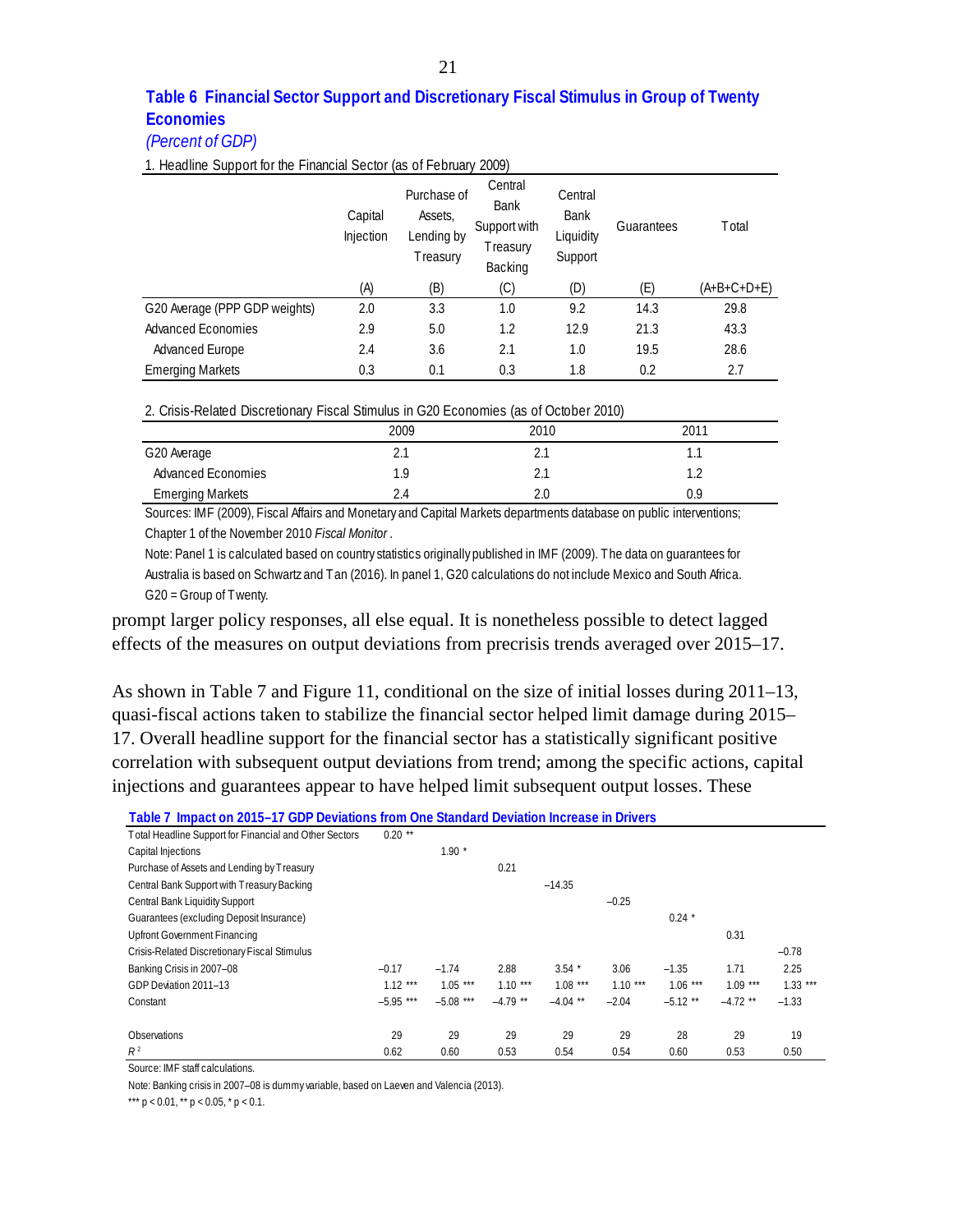interventions may have helped thaw credit markets, and resumption of credit services subsequently contributed to raising output.

Beyond action at the national level, as discussed in Chapter 2 of the October 2018 GFSR, there were extensive multilateral efforts to strengthen financial regulatory standards (aimed at expanding the regulatory perimeter, containing the buildup of systemic risk, strengthening resilience to shocks, and developing resolution frameworks). Multilateral cooperation also helped craft an important component of the monetary response to the crisis, with the IMF providing unconditional financial resources to its members through a general allocation of SDR 204 billion (\$316 billion) during August–September 2009.[15](#page-21-0) In addition, several economies relied on the global financial safety net to ease their adjustment to the funding shock after the crisis. The IMF, for example, approved SDR 420 billion in support to its members during 2008–13, of which SDR 119 billion was drawn during that interval.<sup>[16](#page-21-1)</sup>

#### **Figure 11 Impact on 2015–17 GDP Deviations from One Standard Deviation Increase in Drivers** *(Percent)*



Source: IMF staff calculations.

Note: Movement from left to right on the x-axis indicates less negative/more positive deviations from precrisis trend. Extraordinary measures were taken during 2008–09.

\*\*\*  $p<0.01$ , \*\*  $p<0.05$ , \*  $p<0.1$ .

#### **SUMMARY**

This paper has documented persistent output losses following the 2008 financial meltdown in a broad set of countries, not just the group afflicted by banking crises at the time. Protracted weak investment after the crisis was a major contributing factor, associated with persistent shortfalls in capital and total factor productivity relative to precrisis trends as well as slower technology adoption among countries hit harder by the crisis.

The policy lessons of the crisis discussed in this paper follow from the lens adopted to view its aftermath and to understand why the recovery appeared so slow in many countries. Other important developments, such as the declining share of labor income (see Chapter 3 of the April 2017 WEO), subdued wage growth, and the rise of part-time work (discussed in Chapter 2 of the October 2017 WEO), pose additional policy challenges for ensuring the income security and welfare of those who rely mostly on their labor income.

<span id="page-21-0"></span><sup>&</sup>lt;sup>15</sup> The IMF's special drawing right (SDR), an international reserve asset based on a basket comprising the US dollar, Chinese renminbi, Japanese yen, euro, and British pound, is a claim on freely usable currencies of IMF members. The 2009 general SDR allocation augmented IMF members' international reserves, with the aim of easing postcrisis liquidity constraints. [https://www.imf.org/en/News/Articles/2015/09/14/01/49/pr09283.](https://www.imf.org/en/News/Articles/2015/09/14/01/49/pr09283)

<span id="page-21-1"></span><sup>&</sup>lt;sup>16</sup> The gross figure includes precautionary arrangements. See IMF (2015) for details.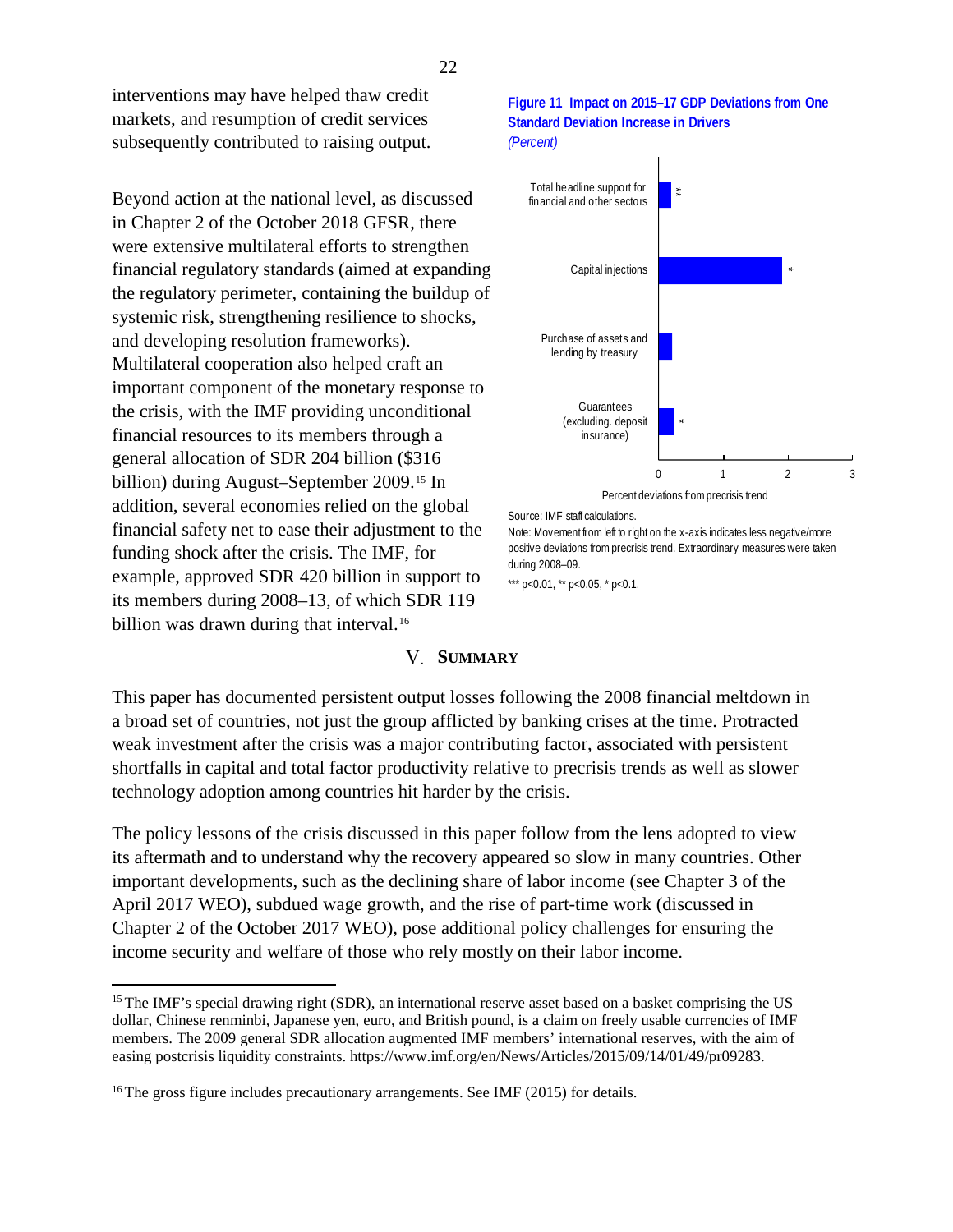The evidence documented in this paper suggests that policy choices in the run-up to the crisis and in its immediate aftermath influenced postcrisis output performance in multiple ways. Stronger banking regulation—proxied by restrictions on certain aspects of bank activity appears to have played a preventive role by lowering the probability of a banking crisis in 2007–08. The finding is relevant for ongoing debates on rolling back the regulatory standards adopted following the crisis.

Countries with stronger fiscal positions entering the crisis suffered smaller losses, suggesting that greater room for policy maneuver may have helped defend against harm. Extraordinary fiscal and quasi-fiscal actions to support the financial sector after the crisis appear to have helped lessen output losses over the medium term. Economies that moved quickly to assess the health of their banking systems and recapitalize banks appeared to have suffered smaller output losses subsequently. As IMF (2013c), Furman (2016), Auerbach (2017), and Blanchard and Summers (2017) note, there is renewed recognition of discretionary fiscal policy as a countercyclical demand management tool. Moreover, as the analysis shows, China's large fiscal stimulus during 2008–11 appears to have had favorable spillovers to trading partners. Altogether, the evidence presented here suggests some confirmation of the efficacy of fiscal measures in limiting persistent losses after a recession. And as noted in earlier IMF research (IMF 2014), unconventional monetary policy actions by advanced economy central banks helped limit output declines and employment losses at home while supporting imports from abroad.

The policy efforts of the past decade helped forestall an even worse outcome with deeper output and employment losses. But they have had important side effects. The extended period of ultralow interest rates in advanced economies have contributed to the buildup of financial vulnerabilities. The large accumulation of public debt has eroded fiscal buffers in many economies and left them with limited defenses against the next downturn*.* A fuller analysis of the extraordinary policy efforts and their side effects must necessarily await the broader perspective that will emerge with further passage of time.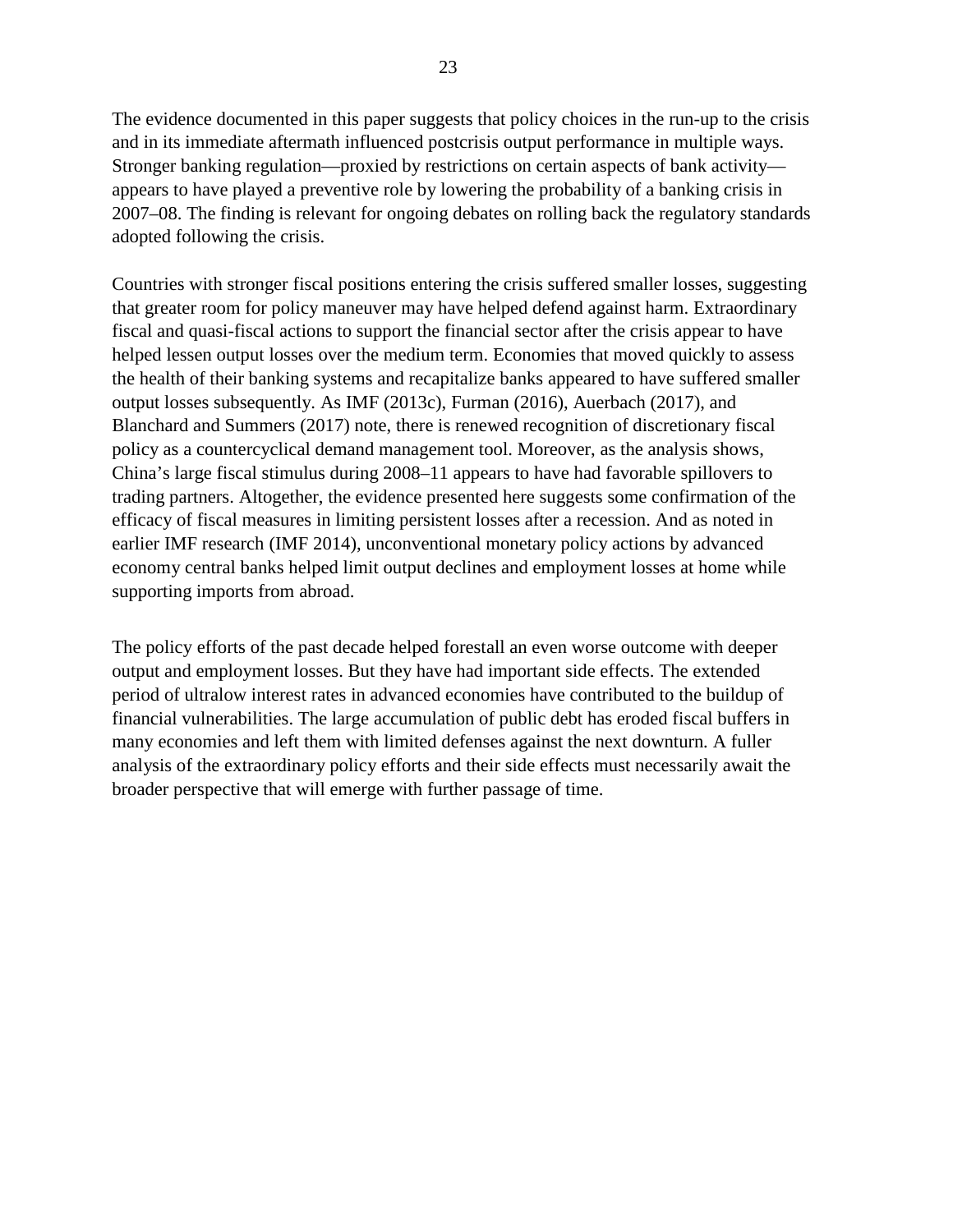## **ANNEX: DEFINITIONS AND DATA CONSTRUCTION**

## **Definition of Banking Crises**

Annex Table 1 lists the banking crises used in the analysis. The definition of a banking crisis is from Laeven and Valencia (2013). It is based on two criteria: significant financial distress (including bank runs and liquidations) and significant government intervention in the banking system (including recapitalization, liability guarantees, and nationalization). The sample includes all banking crises that started between 2007–08.

## **Definitions of Main Data Categories**

## *Deviations from Pre-Crisis Trends*

Deviations of GDP and other variables from the pre-crisis trend are calculated as follows:

• First, the transitory pre-crisis components are removed by means of low pass filters.<sup>[17](#page-23-0)</sup> While no method of removing transitory components can accommodate the specificities of every

#### **Annex Table 1 Banking Crises, 2007–08**

| Country                 | Start of Crisis |
|-------------------------|-----------------|
| <b>Systemic Cases</b>   |                 |
| Austria                 | 2008            |
| Belgium                 | 2008            |
| Denmark                 | 2008            |
| Germany                 | 2008            |
| Greece                  | 2008            |
| Iceland                 | 2008            |
| Ireland                 | 2008            |
| Kazakhstan              | 2008            |
| Latvia                  | 2008            |
| Luxembourg              | 2008            |
| Mongolia                | 2008            |
| <b>Netherlands</b>      | 2008            |
| Spain                   | 2008            |
| Ukraine                 | 2008            |
| United Kingdom          | 2007            |
| <b>United States</b>    | 2007            |
| <b>Borderline Cases</b> |                 |
| France                  | 2008            |
| Hungary                 | 2008            |
| Italy                   | 2008            |
| Portugal                | 2008            |
| Russia                  | 2008            |
| Slovenia                | 2008            |
| Sweden                  | 2008            |
| Switzerland             | 2008            |

Source: Laeven and Valencia (2013).

country in the sample, the filtering approach by Gourinchas and Obstfeld (2012), where the two-sided Hodrick-Prescott (HP) lowpass filter is used to eliminate transitory components, offers a general method of isolating low frequency (log) GDP movements from the data.<sup>[18](#page-23-1)</sup> The smoothing parameter is set at a higher value (100) than in standard business cycle detrending (6.25 with annual data). With the higher parameter, the estimated trend is less sensitive to short-run business cycle fluctuations and filters out relatively more medium-term influences, such as those of credit cycles.<sup>[19](#page-23-2)</sup> Annex Figure 1 shows how removing transitory components affects estimation of the pre-crisis trend in

<span id="page-23-0"></span> $17$  An alternative approach is to fit a linear trend to the log-GDP series that has been truncated a few years before the peak of the cycle. This approach produces estimates that are highly sensitive to the length of the truncation period. Furthermore, its cutoff frequency cannot be controlled.

<span id="page-23-1"></span><sup>&</sup>lt;sup>18</sup> Estimating the trends with a multivariate filter (as in Berger and others 2015) that accounts for macrofinancial imbalances could in principle provide more accurate estimates of underlying trend. In practice, the HP filter with the smoothing parameter set to 100 works equally well. In addition, the limited availability of data on asset prices precludes a wide application of multivariate filtering.

<span id="page-23-2"></span><sup>&</sup>lt;sup>19</sup> The "standard" value  $\lambda$ =6.25 has the cutoff frequency of only 8 years.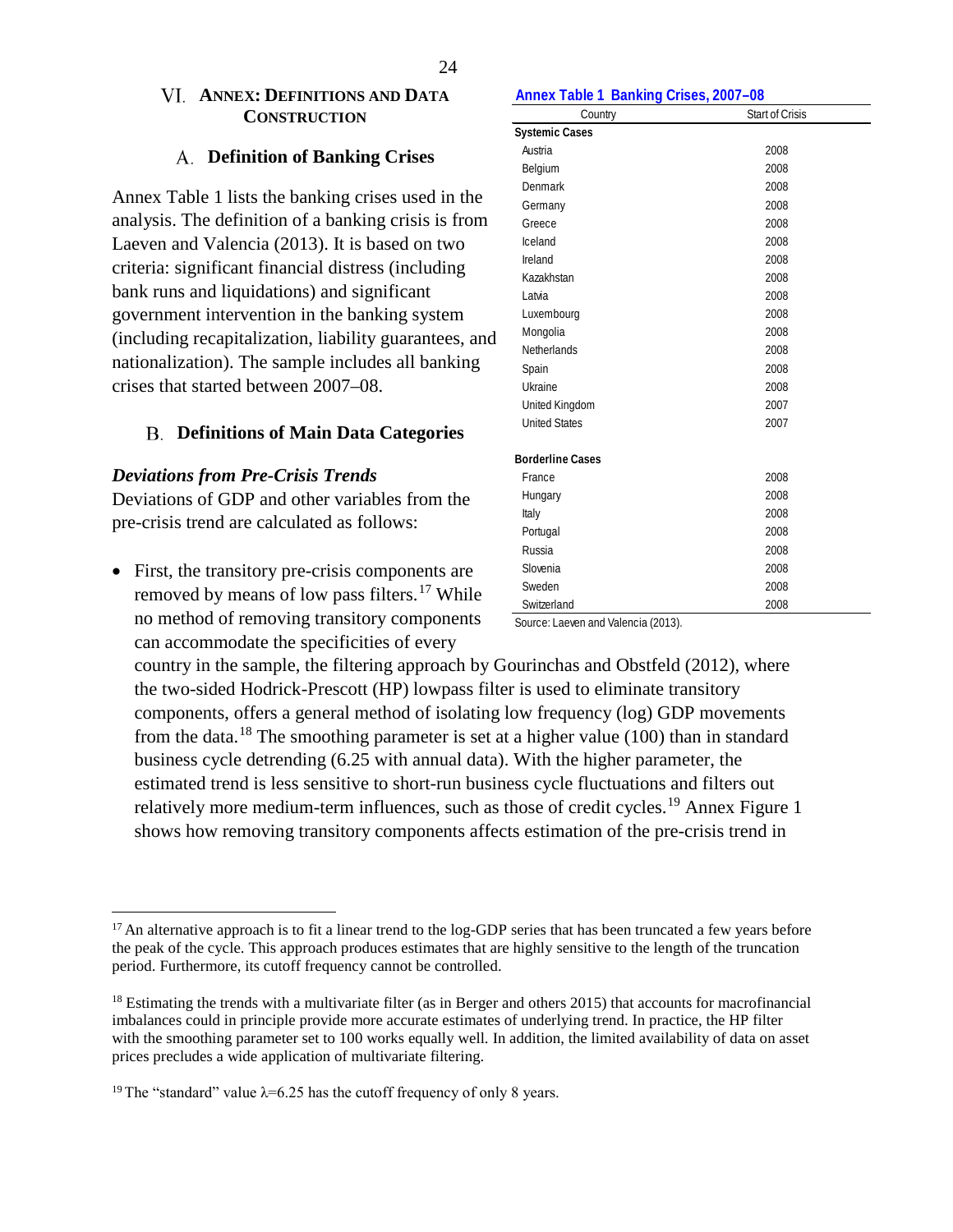

**Annex Figure 1 Estimates of Precrisis Trends for the United** 

**States**

*(Percent)* **1. Estimates of GDP 2. Distributions of GDP Deviation** 

**Annex Figure 2 Structural Break**



the case of the US. The multivariate filter

and capacity utilization.

trend of potential GDP during 2000-08. HP=Hodrick-Prescott; MV=multivariate. Potential GDP estimated with HP filter, lambda=100. MV filter regressors are headline consumer price index, housing price index, stock prices, credit growth,

yields estimates of output deviations that are in agreement with those obtained by applying the HP filter as described above.

• The underlying filtered time series run from 1995 to 2017. While GDP series could have experienced a structural break at the time of the GFC, an analysis shows that the estimated deviations are robust to the presence of a structural break.<sup>[20](#page-24-0)</sup> Annex Figure 2 shows the relationships between 2011–13 and 2015–17 GDP deviations estimated with and without allowing for a post-GFC structural break. The closeness of both sets of estimated deviations demonstrates the robustness of estimated GDP deviations to the presence of a structural break.

(continued…)

<span id="page-24-1"></span><span id="page-24-0"></span><sup>&</sup>lt;sup>20</sup> The structural break is modelled as 5-σ shock to potential GDP in 2009, calibrated to correspond to the 5-σ shock to headline real GDP.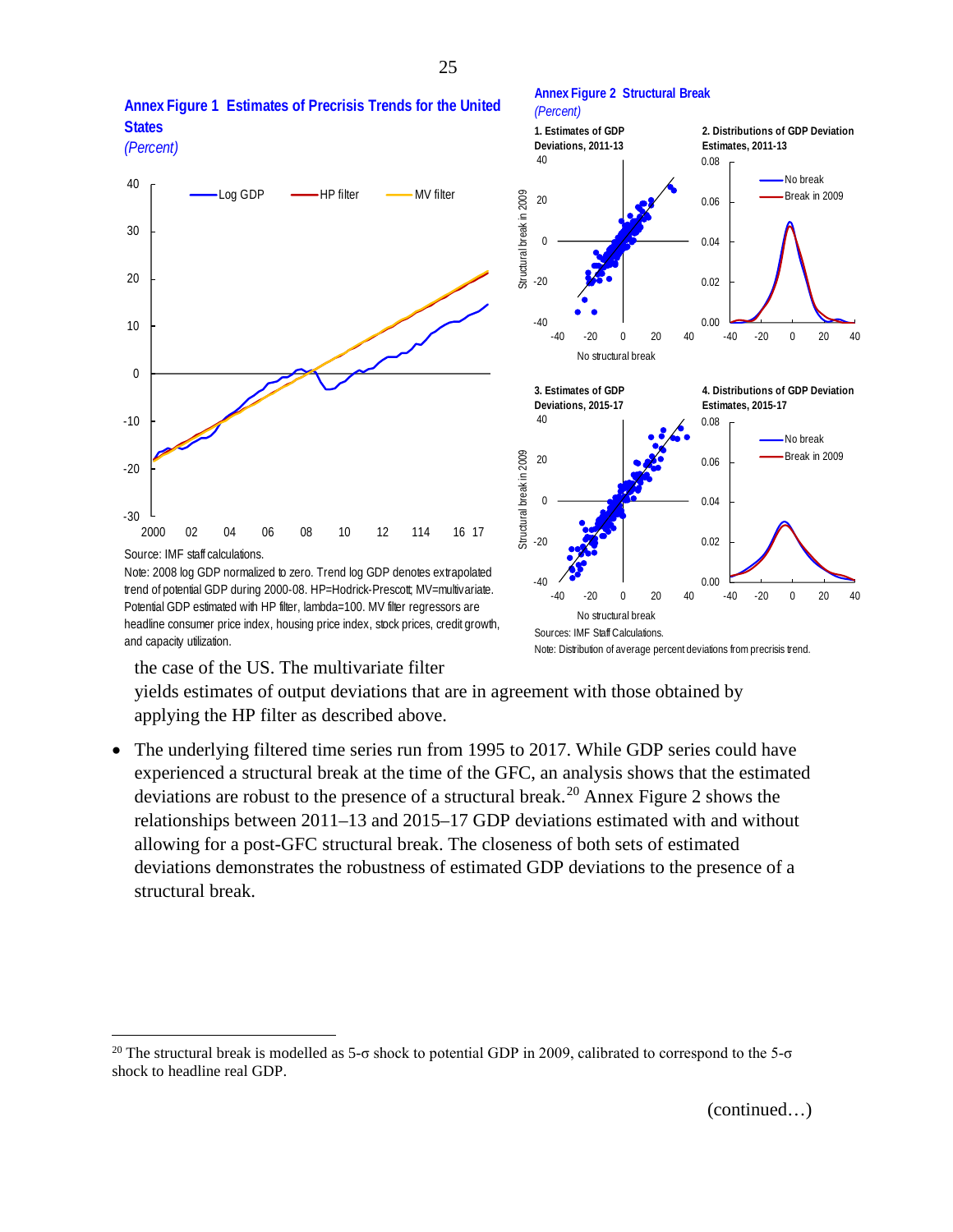- Second, the trend of the filtered series is calculated over 2000–08. The 2000–08 period is chosen because it is long enough to minimize the influence of shocks in individual years.[21](#page-24-1)
- Finally, the deviations of post-crisis GDP from its pre-crisis trend are calculated as the average differences for 2011–13 and 2015–17.

## *Comparing GDP Deviations with Previous Recessions*

Annex Figure 3 compares the aftermaths of the 2008 and 1982 global recessions. While in the shorter run, both recessions induced similar deviations from the pre-crisis trends, the impact of the 2008 recession has been felt much longer. In addition, the 2008 recession affected a larger share of global output, as seen by comparing the distributions of weighted and unweighted output deviations.

#### *Employment Deviations*

Employment deviations are calculated using the approach by Schanzenbach and others (2017) who track the evolution of the employment ratio and compare it to the "benchmark" value from 2007 as follows:

$$
employment \; gap_t = \frac{employment_t}{population_t^{15-65}} / \frac{employment_{2007}}{population_{2007}^{15-65}}
$$
 (1)

While Schanzenbach and others (2017) estimate employment deviations only for the US, the paper extends their analysis to 102 countries.

#### *Deviations of Total Factor Productivity*

Post-crisis deviations of total factor productivity (TFP) from its pre-crisis trend are calculated using **Annex Figure 3 Distributions of GDP Deviations after Recessions**





Sources: IMF Staff Calculations.

Note: Distribution of GDP percent deviations from precrisis trend. Country weights proportional to purchasing power parity GDP. Short-term = 3-5 years after the recession. Medium-term = 7-9 years after the recession.

the standard Cobb-Douglas production function for output per worker and comparing the observed post-crisis values in labor productivity and output per worker with their pre-crisis trends—starred variables in the following equation:

 $^{21}$  In the case of the US, Fernald (2015) shows that labor productivity accelerated in the 1990s and that it returned to its long-run trend of approximately 1.5 percent per annum around 2003—well before the 2008 recession. For this reason, calculating post-GFC losses based on periods of faster productivity growth before 2000 could overstate post-GFC output losses. In this paper's analysis, the trend growth of US labor productivity, calculated as described above, amounts to 1.54 percent per annum. This estimate is in close agreement with the estimate by Fernald.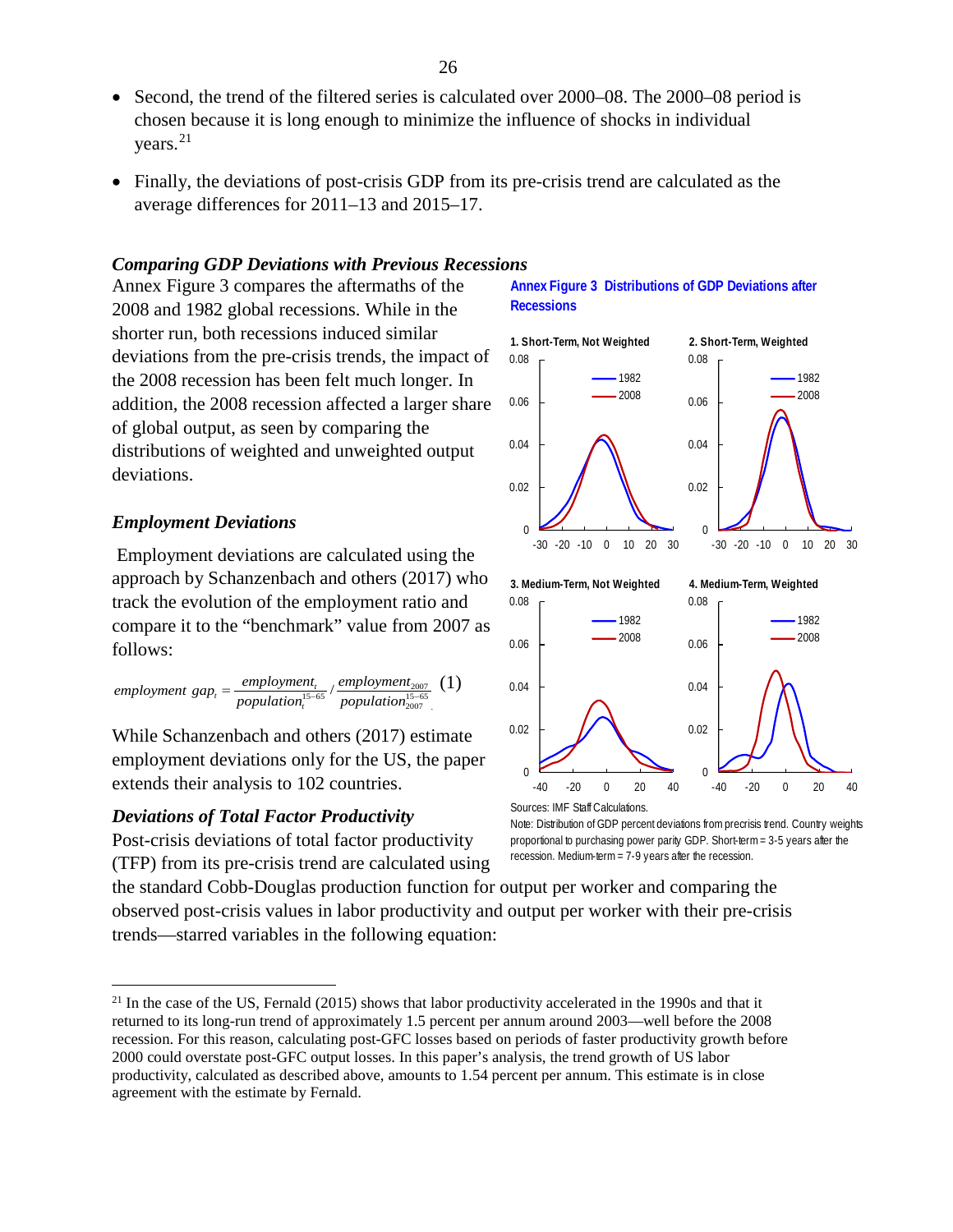$$
\ln\left(\frac{A^*}{A}\right) = \ln\left(\frac{y^*}{y}\right) - \alpha \cdot \ln\left(\frac{k^*}{k}\right) \tag{2}
$$

## *Treatment of Explanatory Variables*

Explanatory variables used in the regression exercises are constructed as follows:

- First, all explanatory variables are averaged over the period 2005-08 to attenuate the effect of idiosyncratic shocks.
- Second, all regressors (except for the banking crisis dummy) are standardized to have zero means and standard deviations of unity.
- Finally, the regressors are winsorized to alleviate the influence of outliers.<sup>[22](#page-26-0)</sup>

#### *Tests of Equality of Distributions*

Figures 3, 7, and 8 show the distributions of deviations of output, capital stock and total factor productivity respectively. The results of statistical tests of equality of these distributions between countries with and without banking crisis are presented in Annex Table 2. The table shows the rejection of the null hypothesis of equality of distributions in the cases of output and total factor productivity deviations. However, the distributions of capital stock deviations were not found to be significantly different between the crisis and non-crisis countries.

## **Annex Table 2 Tests of Equality of Distributions of 2015–17 Deviations**

|                           | Average Percentile | <b>Expected Percentile</b> | P-Value |  |  |
|---------------------------|--------------------|----------------------------|---------|--|--|
| GDP                       | 39.4               | 50.3                       | 0.052   |  |  |
| Capital Stock             | 47.7               | 50.3                       | 0.630   |  |  |
| Total Factor Productivity | 41.5               | 50.5                       | 0.079   |  |  |

Source: IMF staff calculations.

Note: Two-sample Wilcoxon rank-sum (Mann-Whitney) test.

#### **Additional Details of Regression Analysis on Probability of a Banking Crisis**

The probability of a banking crisis occurring in 2007–08 is given by the following model:

$$
Pr(banking crisis) = f(regulation, \theta)
$$
<sub>, (3)</sub>

where *regulation* is a measure of various aspects of banking regulation and  $\Theta$  is the set of parameters to be estimated. The index of banking regulation is drawn from Barth, Caprio, and Levine (2013). Results in Annex Table 3 show that the strength of restriction on banking activities (specifically, stronger restrictions on banks' ability to underwrite, broker, and deal in securities; offer mutual fund products; and engage in insurance underwriting, real estate investment, development, and management) in 2006 is associated with a lower probability of

<span id="page-26-0"></span> $22$  The analysis omits countries with large output deviations that were caused by war or political strife.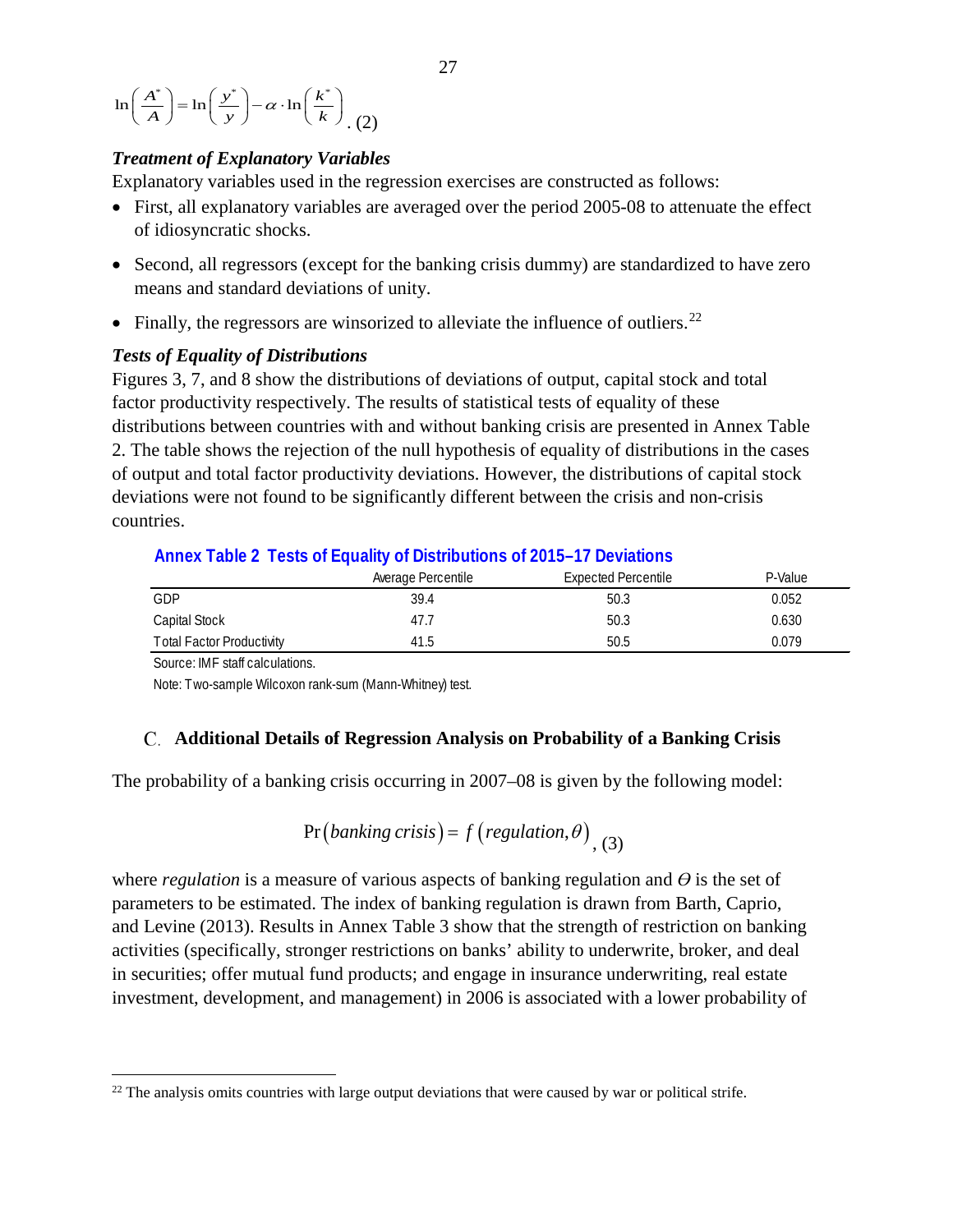the occurrence of banking crisis in 2007–08 and the coefficient is statistically significant. Robustness tests on the probit regression are presented in Annex Table 4.

## **Annex Table 3 Probability of Banking Crisis and the Strength of Restrictions on Banking Activities**

|                                                | Probit      | Logit       | LPM         |
|------------------------------------------------|-------------|-------------|-------------|
| Strength of Restrictions on Banking Activities | $-0.72$ *** | $-1.27$ *** | $-0.18$ *** |
| Constant                                       | $-1.04$ *** | $-1.79$ *** | $0.19***$   |
| Observations                                   | 116         | 116         | 116         |
| $R^2$                                          |             |             | 0.17        |

Source: Barth, Caprio and Levine (2013); IMF staff calculations.

Note: LPM = linear probability model.

\*\*\*  $p < 0.01$ , \*\*  $p < 0.05$ , \*  $p < 0.1$ .

#### **Annex Table 4 Banking Crisis and Regulations: Probit Regression**

|                                                | (1)                     | (2)         | (3)         | (4)         | (5)         | (6)         |             | (8)         | (9)         | (10)       |             | (12)        | (13)        | (14)                    | (15)    |
|------------------------------------------------|-------------------------|-------------|-------------|-------------|-------------|-------------|-------------|-------------|-------------|------------|-------------|-------------|-------------|-------------------------|---------|
| Strength of Restrictions on Banking Activities | $-0.72$ ***             |             |             |             |             | $-0.71$     | $-0.61***$  | $-0.60$ *** |             |            |             | $-0.60$     | $-0.65$ **  | $-0.43$                 | $-0.46$ |
| Fraction of Bank Application Denied            |                         | $-1.50$ *** |             |             |             |             |             |             | $-1.55$ *** | $-1.60$ *  | $-1.07$ *** | $-1.13$ *** | $-1.32$ **  | $-0.90$ **              | $-1.25$ |
| <b>Bank Concentration</b>                      |                         |             | 0.05        |             |             |             |             |             |             |            |             |             |             |                         |         |
| Supervisory Power                              |                         |             |             | $-0.10$     |             |             |             |             |             |            |             |             |             |                         |         |
| Capital Regulation                             |                         |             |             |             | $-0.16$     |             |             |             |             |            |             |             |             |                         |         |
| Share of Interest Borrowing from G5            |                         |             |             |             |             | $-0.01$     |             |             | 0.27        |            |             |             | 0.35        |                         |         |
| <b>Financial Openness</b>                      |                         |             |             |             |             |             | $1.21$ **   |             |             | $2.48**$   |             |             |             |                         | $1.94*$ |
| Demand Exposure to Advanced Economies          |                         |             |             |             |             |             |             | $3.13***$   |             |            | 4.89 **     |             |             | 3.36                    |         |
| Constant                                       | $-1.04$ *** $-1.14$ *** |             | $-0.74$ *** | $-0.83$ *** | $-0.88$ *** | $-1.01$ *** | $-0.98$ *** | $-0.90$ *** | $-1.15$ *** | $-1.17$ ** | $-0.81***$  | $-1.11***$  | $-1.20$ *** | $-0.87$ *** $-1.10$ *** |         |
|                                                |                         |             |             |             |             |             |             |             |             |            |             |             |             |                         |         |
| Observations                                   | 116                     | 54          | 52          | 98          | 98          | 111         | 116         | 115         | 53          | 54         | 54          | 51          | 50          | 51                      | 51      |

Source: Barth, Caprio, Levine (2013); and IMF staff calculations.

Note: Group of Five (France, Germany, Netherlands, United Kingdom, and United States). G5 = Group of Five.

\*\*\*  $p < 0.01$ , \*\*  $p < 0.05$ , \*  $p < 0.1$ .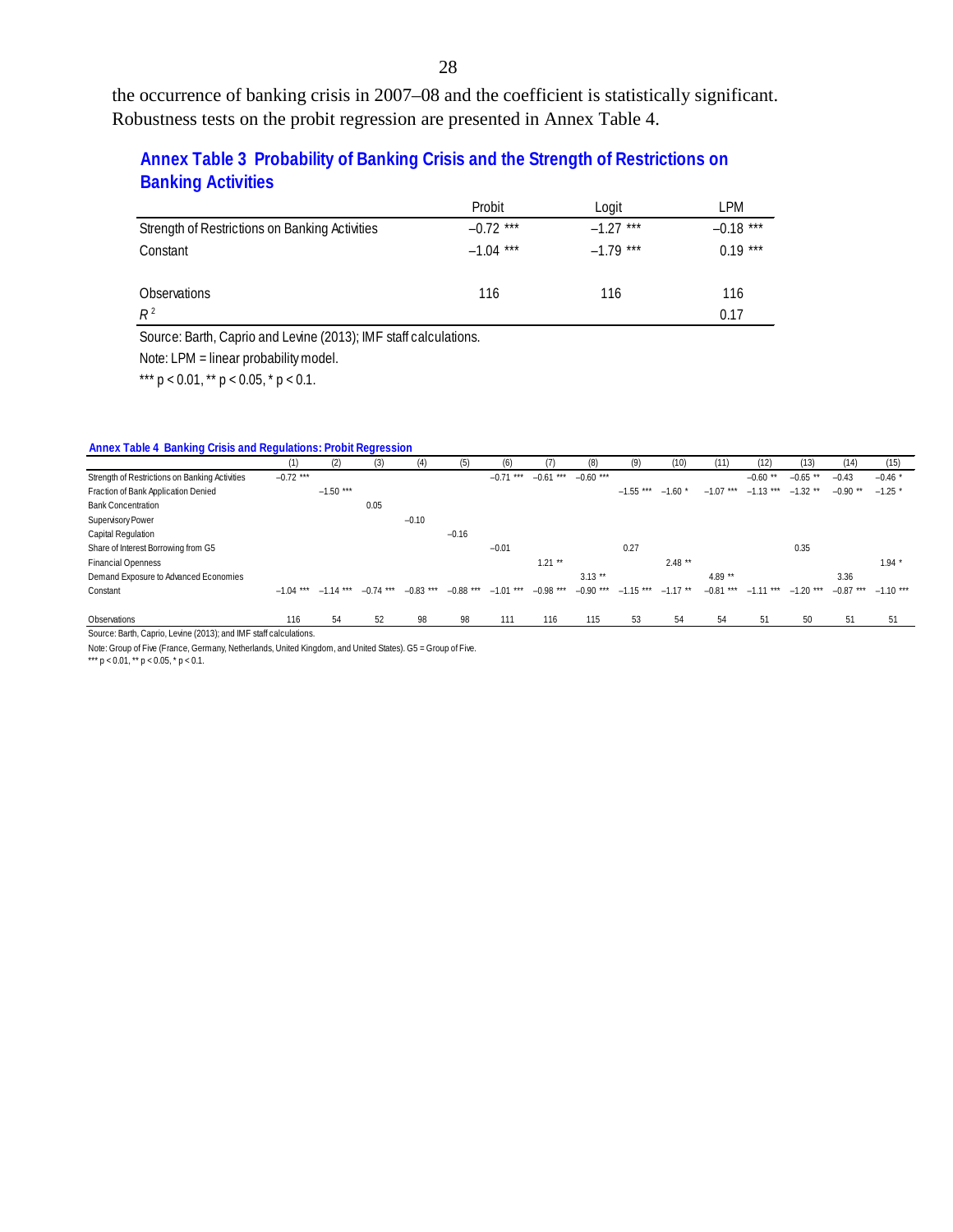## **VII. REFERENCES**

- Abiad, Abdul, Ravi Balakrishnan, Petya Koeva Brooks, Daniel Leigh, and Irina Tytell. 2009. "What's the Damage? Medium-Term Output Dynamics After Banking Crises." IMF Working Paper, 09/245.
- Adler, Gustavo, Romain Duval, Davide Furceri, Sinem Kiliç Çelik, Ksenia Koloskova, and Marcos Poplawski-Ribeiro. 2017. "Gone with the Headwinds: Global Productivity." IMF Staff Discussion Note, 17/04. International Monetary Fund, Washington, DC.
- Adams, Zoe, Louise Bishop and Simon Deakin. 2016. *CBR Labour Regulation Index*. Cambridge: Centre for Business Research.
- Ahuja, Ashvin and Malhar S. Nabar. 2012. "Investment-Led Growth in China: Global Spillovers". IMF Working Paper 12/267.
- Arnold, Nathaniel, Bergljot Barkbu, Elif Ture, Hou Wang, and Jiaxiong Yao. 2018. "A Central Fiscal Stabilization Capacity for the Euro Area," IMF Staff Discussion Note, 18/03. International Monetary Fund, Washington, DC.
- Aslam, Aqib, Patrick Blagrave, Eugenio Cerutti, Sung Eun Jung, and Carolina Osorio-Buitron. Forthcoming. "Recessions and Recoveries: Are EMs different from AEs?" IMF Working Paper.
- Auerbach, Alan. 2017. "Fiscal Policy", Peterson Institute for International Economics.
- Ball, Laurence. 2014. "Long-term Damage from the Great Recession in OECD countries." NBER Working Paper 20185. Cambridge, MA.
- Barth, James R., Caprio, Gerard, Jr., and Ross Levine. 2013. "Bank Regulation and Supervision in 180 Countries from 1999 to 2011." National Bureau of Economic Research Working Paper 18733.
- Bayoumi, Tamim. 2017. Unfinished Business: The Unexplored Causes of the Financial Crisis and the Lessons Yet to be Learned. Yale University Press.
- Berger, Helge, Thomas Dowling, Sergi Lanau, Weicheng Lian, Mico Mrkaic, Pau Rabanal, and Marzie Taheri Sanjani. 2015. "Steady as She Goes—Estimating Potential Output During Financial 'Booms and Busts'". IMF Working Paper 15/233.
- Berger, Helge, Giovanni Dell'Ariccia, and Maurice Obstfeld. 2018. "Revisiting the Economic Case for Fiscal Union in the Euro Area," Departmental Paper, Research Department, International Monetary Fund, Washington, DC.
- Berkmen, S. Pelin, Gaston Gelos, Robert Rennhack, and James P. Walsh. 2012. "The Global Financial Crisis: Explaining Cross-Country Differences in the Output Impact." Journal of International Money and Finance 31: 42–59.
- Bernanke, Ben S. 2015. The Courage to Act: A Memoir of a Crisis and Its Aftermath. W.W. Norton & Company.
- Bernanke, Ben S. 2017. "Monetary Policy for a New Era." Peterson Institute for International Economics.
- Bernanke, Ben S. 2018. "The real effects of disrupted credit: evidence from the global financial crisis", The Per Jacobsson Foundation Lecture, Bank of International Settlements, Basel, and forthcoming in Brookings Papers on Economic Activity, Brookings Institution, Washington, D.C.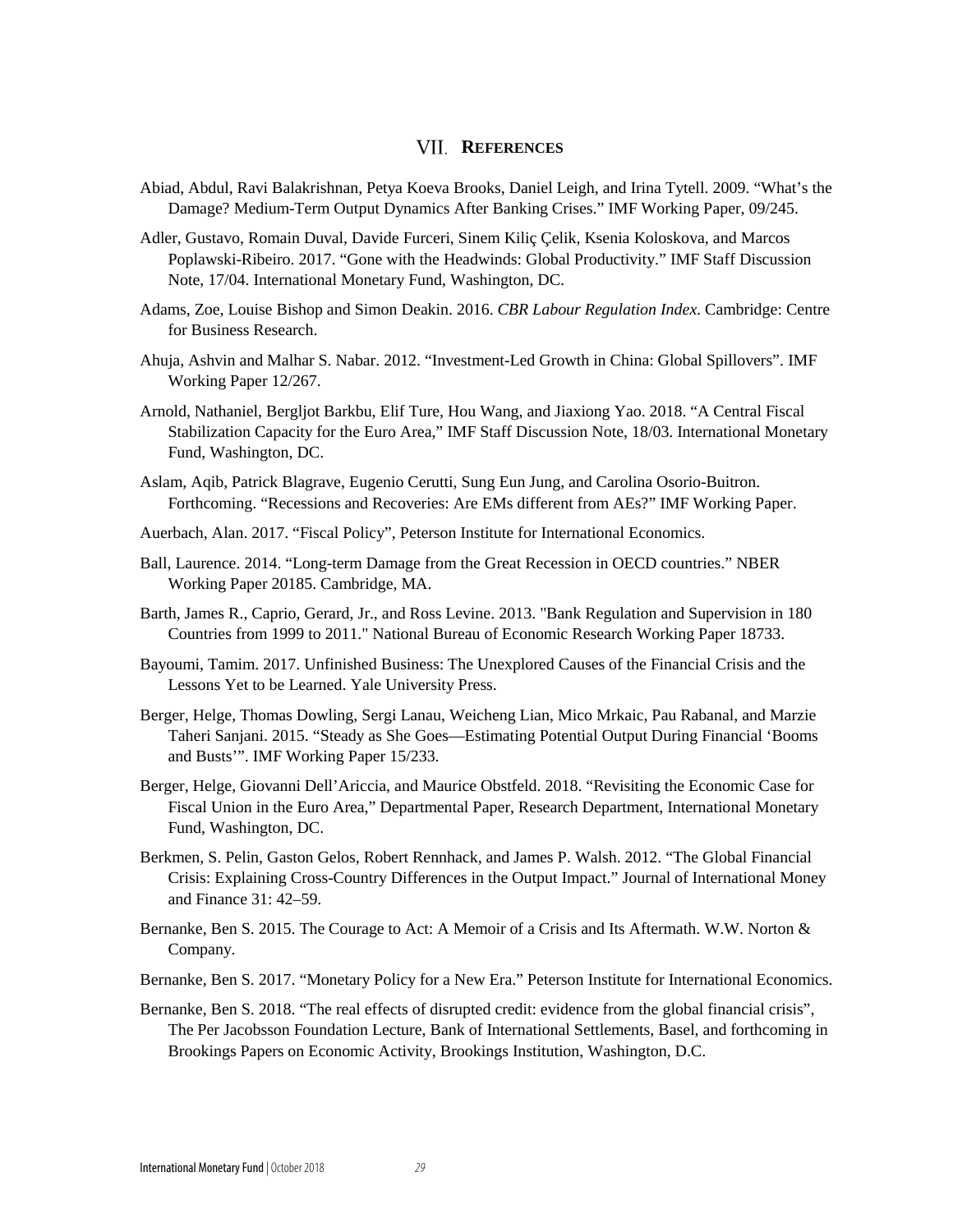- Blanchard, Olivier, Eugenio Cerutti, and Lawrence Summers. 2015. "Inflation and Activity—Two Explorations and Their Monetary Policy Implications." NBER Working Paper 21726. Cambridge, MA.
- Blanchard, Olivier, Giovanni Dell'Ariccia, and Paolo Mauro. 2010. "Rethinking Macroeconomic Policy." IMF Staff Position Note, 10/03.Washington, DC.
- Blanchard, Olivier, Hamid Faruqee, and Mitali Das. 2010. "The Initial Impact of the Crisis on Emerging Market Countries." Brooking Papers on Economic Activity, Spring 263–23.
- Blanchard, Olivier, and Lawrence H. Summers. 2017. "Rethinking Macroeconomic Policy", Peterson Institute for International Economics.
- Blinder, Alan S. 2013. After the Music Stopped: The Financial Crisis, the Response, and the Work Ahead. The Penguin Press.
- Candelon, Bertrand, Alina Carare, Jean-Baptiste Hasse, and Jing Lu. 2018. "Globalization and the New Normal," IMF Working Paper No. 18/75.
- Cerra, Valerie, Ugo Panizza, and Sweta Saxena. 2013. "International Evidence on Recovery from Recessions," Contemporary Economic Policy, 31(2): 424-39.
- Cerra, Valerie and Sweta Saxena. 2017. "Booms, Crises, and Recoveries: A New Paradigm of the Business Cycle and Its Policy Implications." IMF Working Paper, 17/250.
- Claessens, Stijn, Giovanni Dell'Ariccia, Deniz Igan, and Luc Laeven. 2010. "Cross-country experiences and policy implications from the global financial crisis." Economic Policy April: 267–93.
- Elsby, Michael W.L., Bart Hobijn, and Aysegul Sahin. 2013. "Unemployment Dynamics in the OECD." The Review of Economics and Statistics 95 (2): 530–48.
- Fernald, John G. 2015. "Productivity and Potential Output Before, During, and After the Great Recession." NBER Macroeconomics Annual 2014 Vol. 29 (1), 2015: pp. 1–51.
- Gagnon, Joseph E. 2016. "Quantitative Easing: An Underappreciated Success." Peterson Institute of International Economics Policy Brief 16–4.
- Geithner, Timothy F. 2014. Stress Test: Reflections on Financial Crises. Broadway Books.
- Giannone, Domenico, Michele Lenza, and Lucrezia Reichlin. 2011. "Market Freedom and the Global Recession." IMF Economic Review 59 (1): 111–35.
- Gertler, Mark and Simon Gilchrist. 2018. "What Happened: Financial Factors in the Great Recession." NBER Working Paper, 24746.
- Gourinchas, Pierre-Olivier and Maurice Obstfeld. 2012. "Stories of the Twentieth Century for the Twenty-First." American Economic Journal: Macroeconomics 4 (1): 226–65.
- Jorda, Oscar, Moritz HP Schularick, and Alan M. Taylor. 2016. "Sovereigns Versus Banks: Credit, Crises, and Consequences." Journal of the European Economic Association 14(1): 45–79.
- Kozlowski, Julian, Laura Veldkamp, and Venky Venkateswaran. 2018. "The Tail that Wags the Economy: Beliefs and Persistent Stagnation." NBER Macroeconomics Annual 2018.
- Laeven, Luc, and Fabián Valencia. 2013. "Systemic Banking Crises Database." IMF Economic Review 61 (2): 225–70.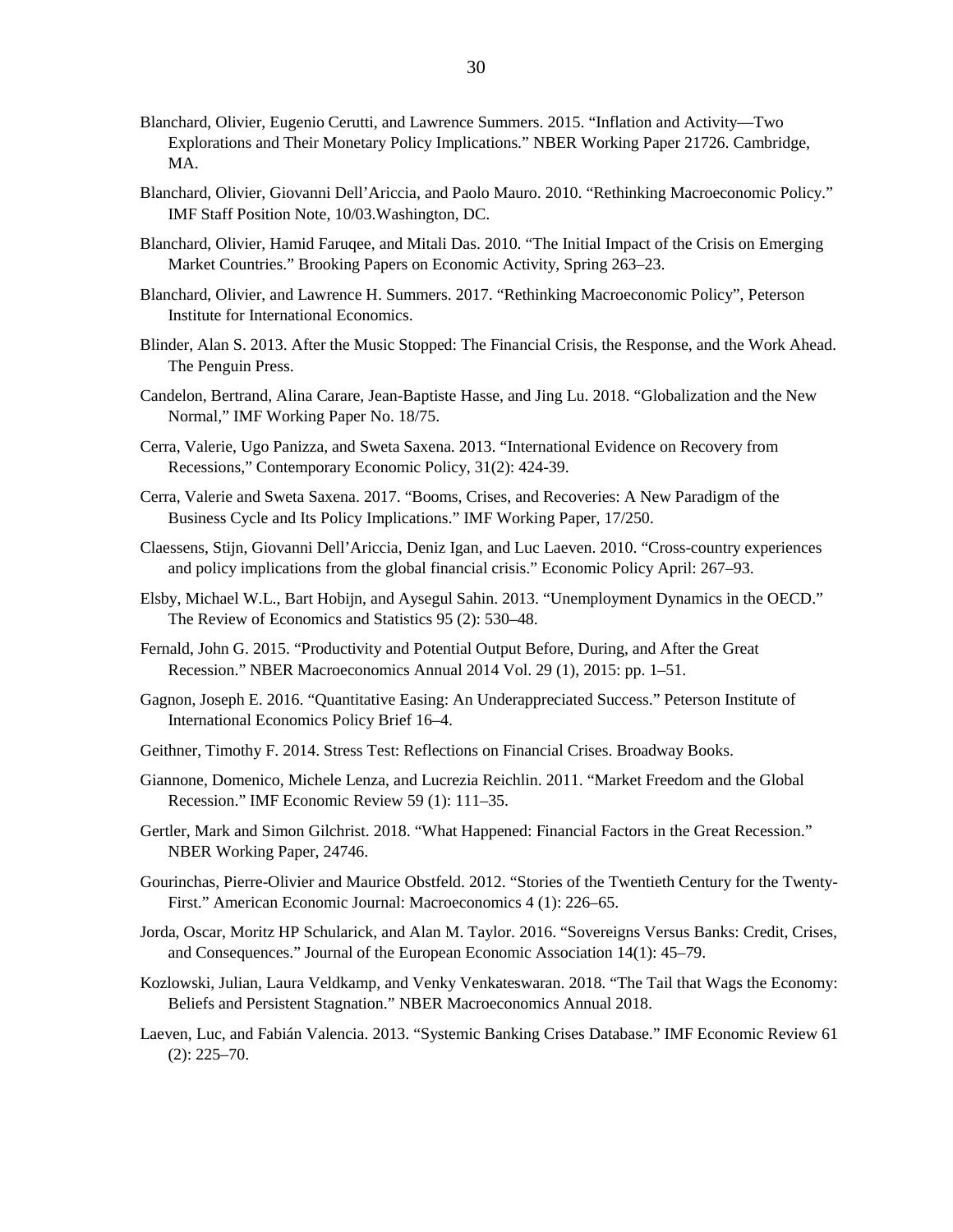- Lagarde, Christine. 2014. "The Challenge Facing the Global Economy: New Momentum to Overcome a New Mediocre," Speech at Georgetown University, School of Foreign Service, Washington, D.C., October 2, 2014.
- Lagarde, Christine. 2016. "Decisive Action to Secure Durable Growth," Lecture at an event hosted by Bundesbank and Goethe University, Frankfurt, Germany, April 5, 2016.
- Lane, Philip R., and Gian Maria Milesi-Ferretti. 2010. "The Cross-Country Incidence of the Global Crisis." IMF Economic Review, 1–34.
- Lane, Philip R. and Gian Maria Milesi-Ferretti, 2014. "Global Imbalances and External Adjustment after the Crisis." NBER Working Paper No. WP/14/151.
- Lee, Jaewoo, Jonathan D. Ostry, Alessandro Prati, Luca A. Ricci, and Gian Maria Milesi-Ferretti. 2008. Exchange Rate Assessments: CGER Methodologies, IMF Occasional Paper No. 261.
- Lewis, Michael. 2010. The Big Short: Inside the Doomsday Machine. Allen Lane.
- Lipton, David. 2018. "Trust and the Future of Multilateralism," IMF Blog.
- Lowenstein, Roger. 2010. The End of Wall Street. The Penguin Press.
- Mantega, Guido. 2010. International Monetary and Financial Committee, Statement by Guido Mantega, Minister of Finance, Ministerio da Fazenda, Brazil, October 9.
- Obstfeld, Maurice and Kenneth Rogoff. 2009. "Global imbalances and the financial crisis: products of common causes," Proceedings, Federal Reserve Bank of San Francisco, October 2009.
- Paulson, Henry E. 2013. On the Brink: Inside the Race to Stop the Collapse of the Global Financial System. Hachette Books.
- Pritchett, Lant and Lawrence H. Summers, 2013. "Asia-phoria meet regression to the mean," Proceedings, Federal Reserve Bank of San Francisco, issue Nov, pages 1-35.
- Perri, Fabrizio and Vincenzo Quadrini. 2018. "International Recessions." American Economic Review 108 (4-5): 935–84.
- Rajan, Raghuram G. 2010. Fault Lines: How Hidden Fractures Still Threaten the Global Economy. Princeton University Press.
- Rajan, Raghuram G. 2014. "Competitive Monetary Easing: Is it yesterday once more?" Remarks at the Brookings Institution, April 10, 2014.
- Romer, Christina D., and David H. Romer. 2018. "Phillips Lecture—Why Sometimes are Different: Macroeconomic Policy and the Aftermath of Financial Crises." Economica 85: 1–40.
- Sorkin, Andrew Ross. 2009. Too Big to Fail: The Inside Story of How Wall Street and Washington Fought to Save the Financial System—and Themselves. Viking Penguin.
- Summers, Lawrence H. 2016. "The Age of Secular Stagnation: What it Is and What to do About It." Foreign Affairs, March / April.
- Thomsen, Poul. 2017. "The Euro Zone: What's Next," Speech at the Financial Times Investment Management Summit, London, September 28, 2017.
- Toloui, Ramin. 2018. "Global Financial Crisis: Origins and Causes." Lectures Series Navigating Financial Crises in the Modern Global Economy, Stanford University.